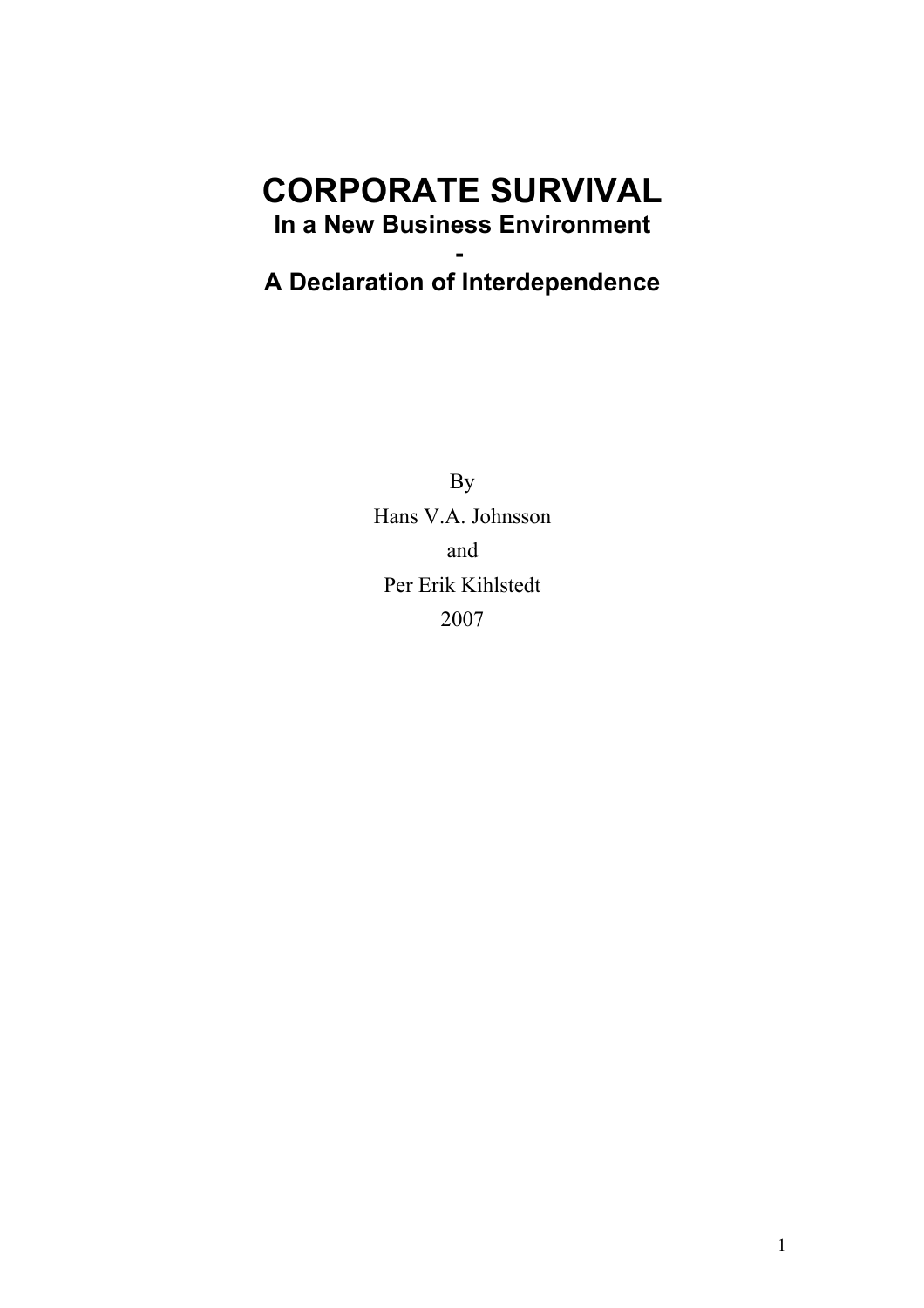## *Preamble*

During recent years we have made a number of presentations with various headings, all focusing on a better understanding and reporting of companies and business than what traditional tools for analysis and reporting can provide.

On many occasions people have said: "It's a pity that we didn't record your presentation". We therefore decided to write down what we usually say during a full day lecture.

During the breaks participants often line up to comment on what has been discussed so far. They can often be sorted in two groups.

One group says in essence: "You are destroying my job!" To them our reply has always been: "No, we point at a business opportunity for you to grasp! The sooner the better."

The other group says essentially: "This was the most liberating speech I have ever heard!"

This paper is all about the dangers of using financial data and other traditional management tools as bases for important decisions and the usefulness of attacking the problems from other angles and using other tools, leading to other conclusions and better action plans.

Such well tested tools are presented along with some examples and experiences.

# *Part I. Where We Are Now*

## *Background and History*

### **Hans V.A. Johnsson**

Hans Johnsson´s background is a lifetime in corporate management, in banks, industrial corporations and other organizations, and then a ten-year period of consulting. Most of the time has been devoted to the concept of communications, in a wide sense, with a focus on target-oriented planning and execution of corporate communications programs and projects, and with specific attention to measuring the results of the programs and projects. His first two books dealt with these aspects of corporate life, the first one (in Swedish) called "Market Communications – a Paradise for Amateurs", and the second called "Professional Communications – for a change"

In the 1990´s the Swedish Public Relations Association hired HJ to help design and manage a long-term multi-company project called "Return on Communications". The objective was to develop concepts and methods to make the return on investments in corporate communications visible and measurable. The tangible result of this project, sponsored by a number of major Swedish-based international corporations, was published in 1993, in the form of a report, with experiences, guidelines and case stories, called "Return on Communications". (The report is available for download from the web site of the Swedish PR Association, [www.sverigesinformationsforening.se\)](http://www.sverigesinformationsforening.se/)

From this background in a lifetime´s work towards identifying and measuring non-accounting contributions to company growth and development, the next step seemed very natural. Through a mutual friend and colleague, Per Erik Kihlstedt and Hans Johnsson got introduced to each other and joined forces. Per Erik was then at a very interesting point in the development of RealBiz®, as an experience-based and computer-supported method to identify and measure non-accounting influences on company development and growth.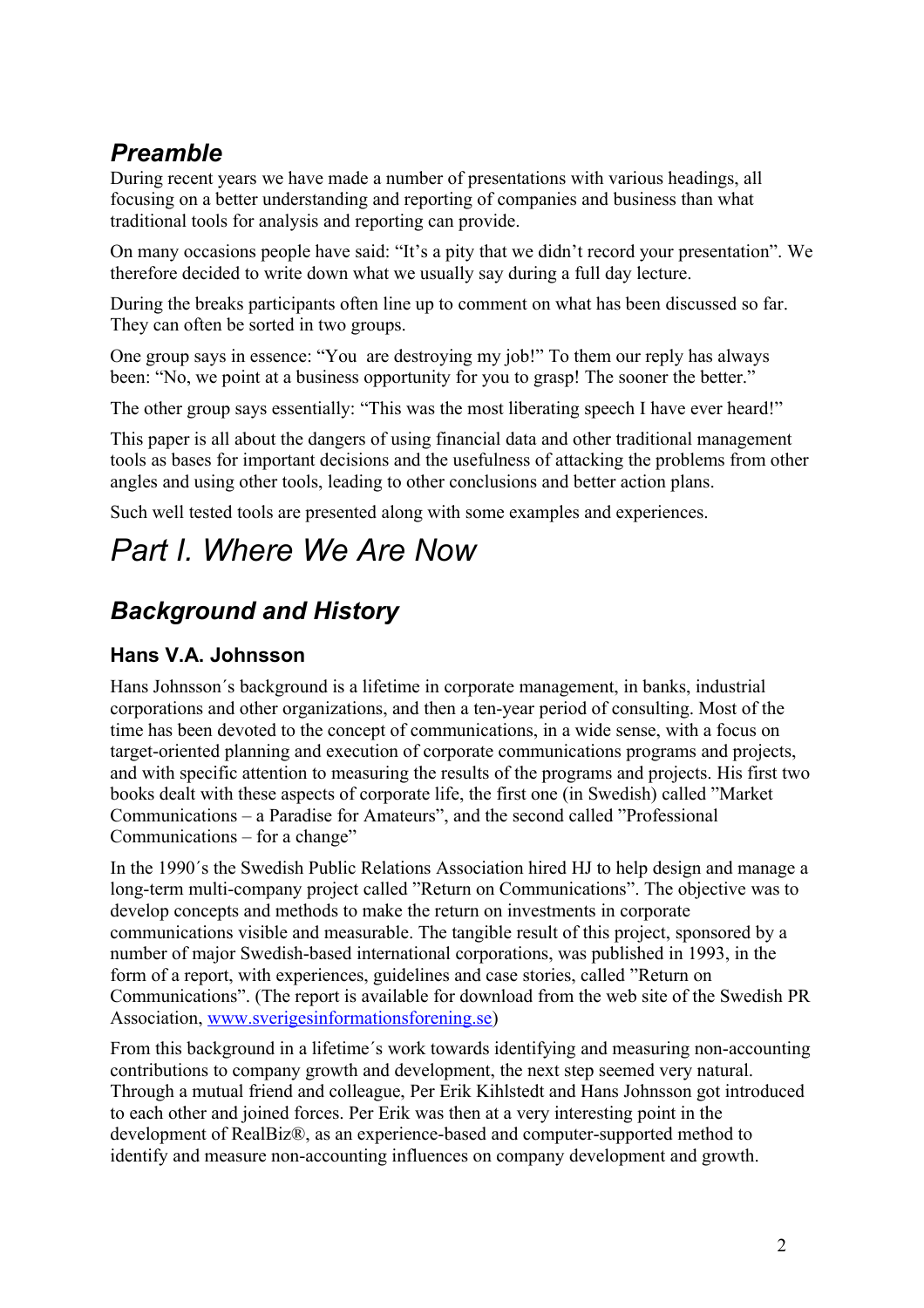In addition to marketing material for RealBiz®, the first substantial proof of our cooperation was "The Baseline Revolution", a self-published book, presenting a new, dramatically different company reporting model. A few years later (November 2005), an extended version of this material was published by John Wiley & Sons under the title "Performance-Based Reporting. New Management Tools for Unpredictable Times."

<http://eu.wiley.com/WileyCDA/WileyTitle/productCd-0471735434.html>

It has been followed up by presentations to business and academic groups in Europe, the Middle East, Africa and the US. The fact that its publication largely coincided with Enron, Parmalat, and other examples of the intrinsic weaknesses, in terms of poor reliability and diminishing relevance, of accounting-based systems, as a platform for decision-making, has contributed to the interest in this book.

The rest is history . . . .

## **Per Erik Kihlstedt**

This paper is built on conclusions from thoughts and experiences PEK has had the opportunity to gather during many hundreds of analyses of different businesses of all kinds, all sizes, and in many countries.

During the last decade of the last century PEK met with Hans V A Johnsson, Sarasota, Florida, USA, who contributed immensely to the concept and brought the idea to design a reporting model based on experience rather than on accounting theory. The result: "Baseline Reporting" is presented in the second half of this paper.

In short, the history so far of this concept is:

- $\triangleright$  In 1980 PEK started to acquire small companies as CEO of a Venture Capital Company, part of the Uddeholm group listed on the Stockholm Stock Exchange. He soon learned that traditional tools for analysis and valuation of companies didn't bring very useful information. Something always happened in the different subsidiaries that prohibited them from reaching the goals agreed upon in the budget work.
- $\triangleright$  PEK then started his search for tools to foresee such events. Being an engineer he gradually realized the harsh consequences of the Chaos Theory, that the future is genuinely unpredictable. All efforts to foresee future events are in vain. A mission impossible! PEK had to go back and attack the problem from another angle.
- $\triangleright$  In 1984 he had a vague idea of how to go about it and started his own company. He soon got assignments to assess businesses from CEOs of larger groups who wanted to know what to do with certain subsidiaries and from banks who wanted to know if certain customers were credit worthy or not. In some cases the companies had already gone bankrupt and the question was if the bank should sell them as going concerns or sell the assets piece by piece. This work was demanding, since it was totally manual and to a great extent intuitive. But in 1988 after about 200 analyses PEK realized that he was able to describe the intuitive processes explicitly.
- $\triangleright$  He started to try to make a computer program to support the process and make it consistent and repeatable. Despite help from professional programmers, four serious attempts failed in a mess due to "everything's dependency on everything else". Not until he had ironed out the problems themselves was it possible to describe them in the form of computer code.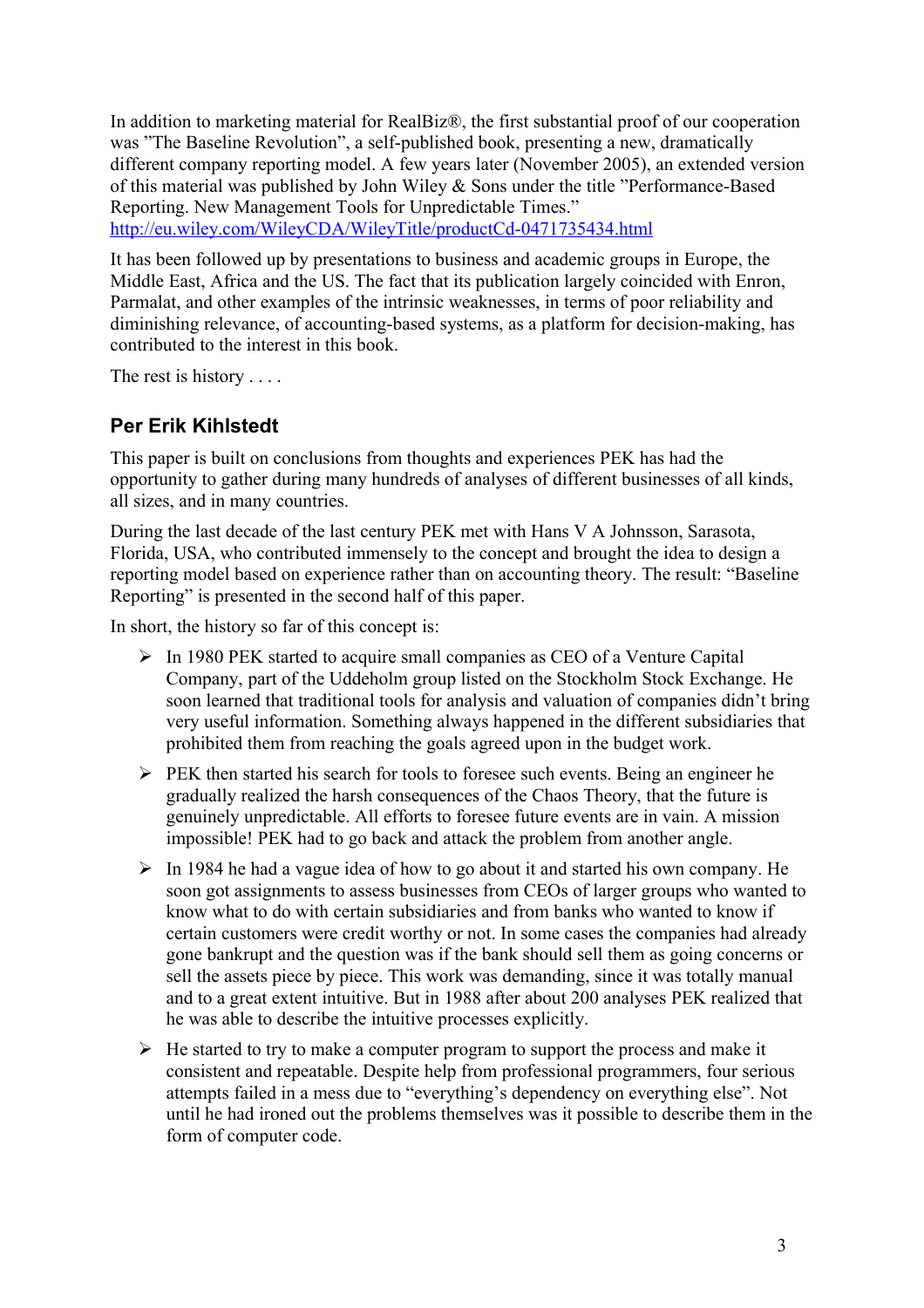- $\triangleright$  In the early nineties PEK had developed a prototype that created some interest. Cap Gemini invited him into a European project called "Common KADS", part of the ESPRIT program. His prototype was used as an object to analyze in order to improve the capabilities to design so called knowledge bases (often called artificial intelligence).
- $\triangleright$  After that project was finished Mr. Karl Kramming offered to transfer the prototype into a PC-based program, a task that showed to be much larger than expected. It was, however, completed in 1996.
- $\triangleright$  That program was used in more than 1000 analyses with great success. In fact, to the best of our knowledge, it never produced faulty results.
- $\triangleright$  In 1999 the largest telecommunications company in Sweden, Telia, offered to transfer the PC-based program into an Internet-based service, a job that was completed in 2002.
- $\triangleright$  In parallel with this development the conceptual work progressed and in 1999 Hans V. A. Johnsson and PEK started to design what was later named "Baseline Reporting", an "80% accounting-free reporting model for companies".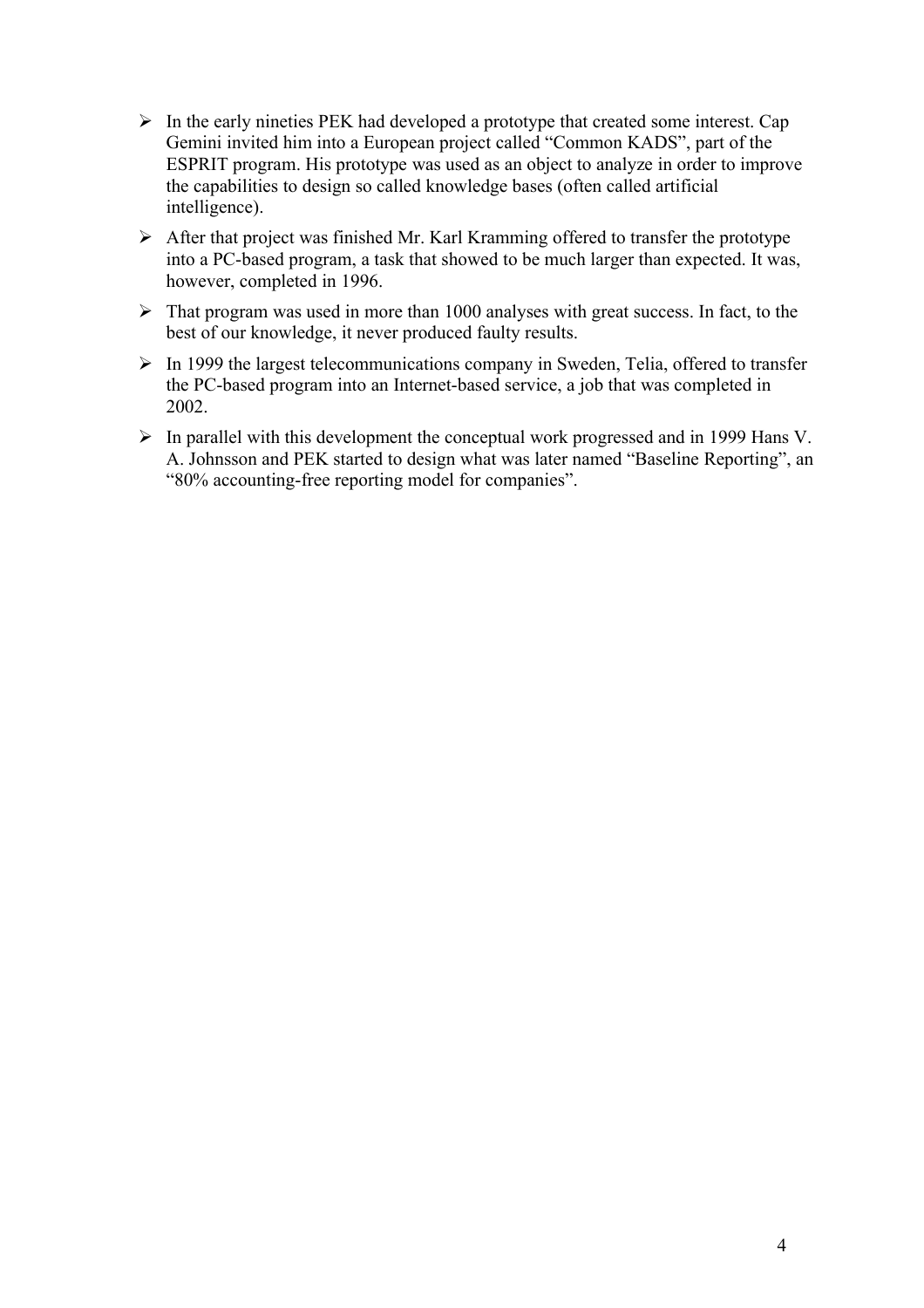

Up to about 1970 there was a close correlation between a company's equity and its market cap, i. e. the price of the shares multiplied by the number of shares. (A silly measurement, if used to show a company's "value", since all existing shareholders want a higher price and all potential buyers want a lower price). The Equity to Market Cap ratio was often equal to 1 or thereabout. This experience resulted in the erroneous conclusion that the equity represented the "value" of the company, a statement that has shown to be totally wrong.

In the nineties, this ratio was about 1/3 and in 2005 it was 1/8 as an average of companies listed on NYSE according to Business Week December 2005. European stock exchanges lag behind, but show the same development trend.

Equity is, however, not even related to the value of the company, as will be explained further down in this paper. The reason for the 1:1 relation before the seventies was that at that time the demand for products and services in general was bigger than the supply. It was the time of industrialism when the companies developed, produced, and delivered standard products to average customers. If you ordered a Volkswagen Beetle in the fifties you didn't know the color of it until it was delivered. It was mass-production. In such times an investor had the choice of either acquiring a company or setting up a similar and still get roughly the same yield.

The times of industrialism ended in the late twentieth century and we gradually entered into the Fourth Economy, to be described below, where the supply of goods and services exceeds the demand. The answer to this situation is "mass-customization", the design and production of individual products according to individual customer's specifications. If you order a car today, you can specify it on Internet and have it shipped to you exactly as you ordered it. In these times the survival, growth, and profitability of the company depends on factors to which the present accounting system is blind, such as customer relationships, staff competencies and skills.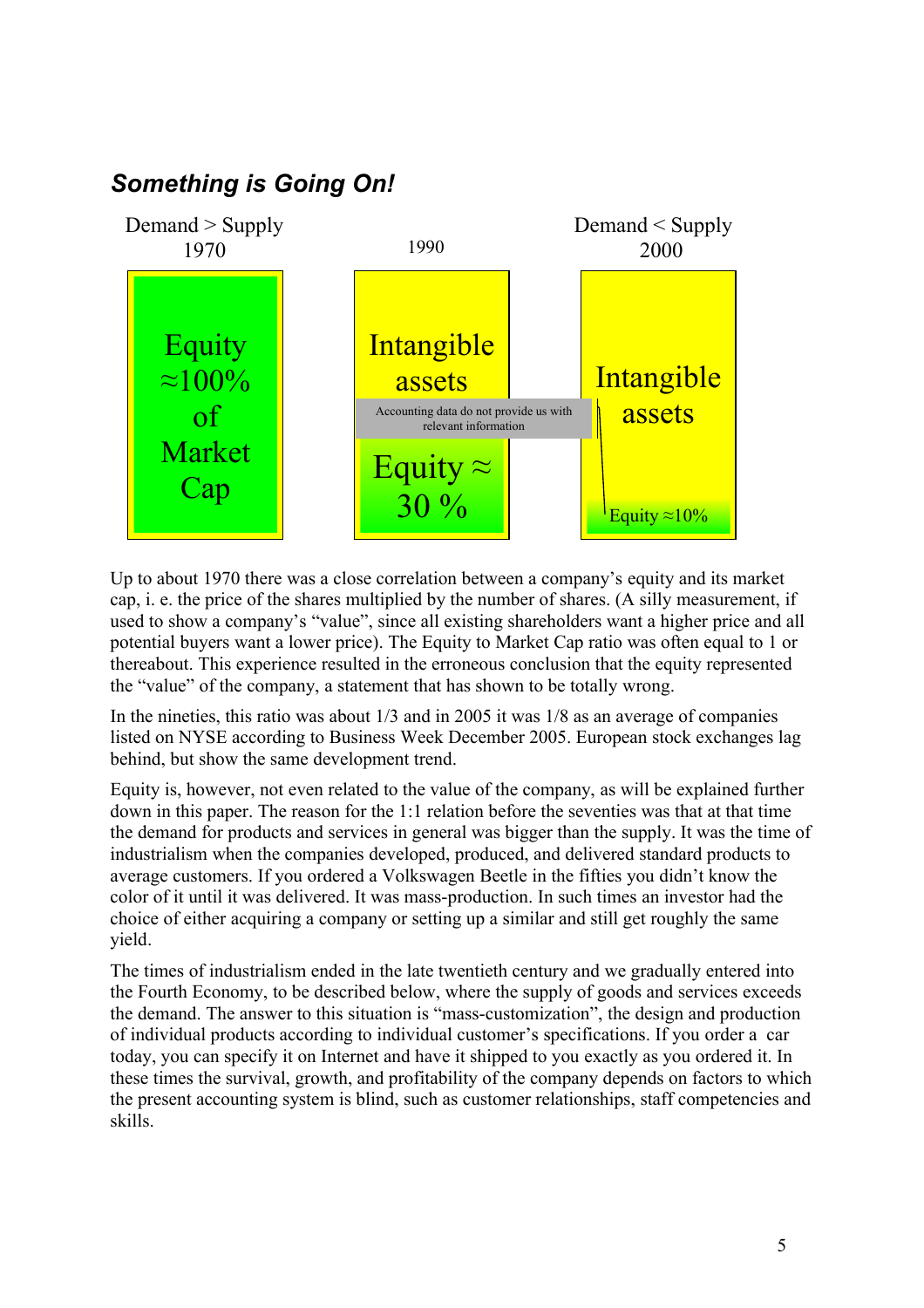The conclusion is that accounting and thus the financial reporting system becomes less and less relevant to assess a company's ability to develop, despite the fact that this is what the reporting system is used for.

If the financial system is unsuitable, we need to develop new systems.



The fourth economy was mentioned above as today's situation. This expression puts today's reality in a historic perspective and a proper context:

- $\triangleright$  The First Economy the world of hunters and gatherers
- $\triangleright$  The Second Economy earth-based, with agriculture as a primary business
- $\triangleright$  The Third Economy industrial, manufacturing- and capital-based
- $\triangleright$  And now The Fourth Economy, characterized by three dominating features:
	- o Fast, unpredictable change, with unexpected influences from all corners, science, technology (much of it accessible at low cost), politics, socioeconomic and cultural trends.
	- o Wealth creation and productivity derived from "*minds in interaction*" (research, innovation, diversity, communication etc.), not from "assets" (of whatever kind).
	- o Interdependence, virtual relationships, "the network economy", globalization, "the flat company" – not only the much touted "flat world", replacing traditional hierarchies and vertical relations.

The consequences for companies of these three characteristics include:

- The end of "business as usual" and the prioritizing of flexibility
- The end of relevance of traditional balance sheets, and an emphasis on education and relationships
- The end of traditional formal company structures, and a highlight on networks

Fast, real-time communications via telecom, the Internet and other media, and advanced information processing and storage techniques are among the basic conditions that make our time unique – but not the only ones.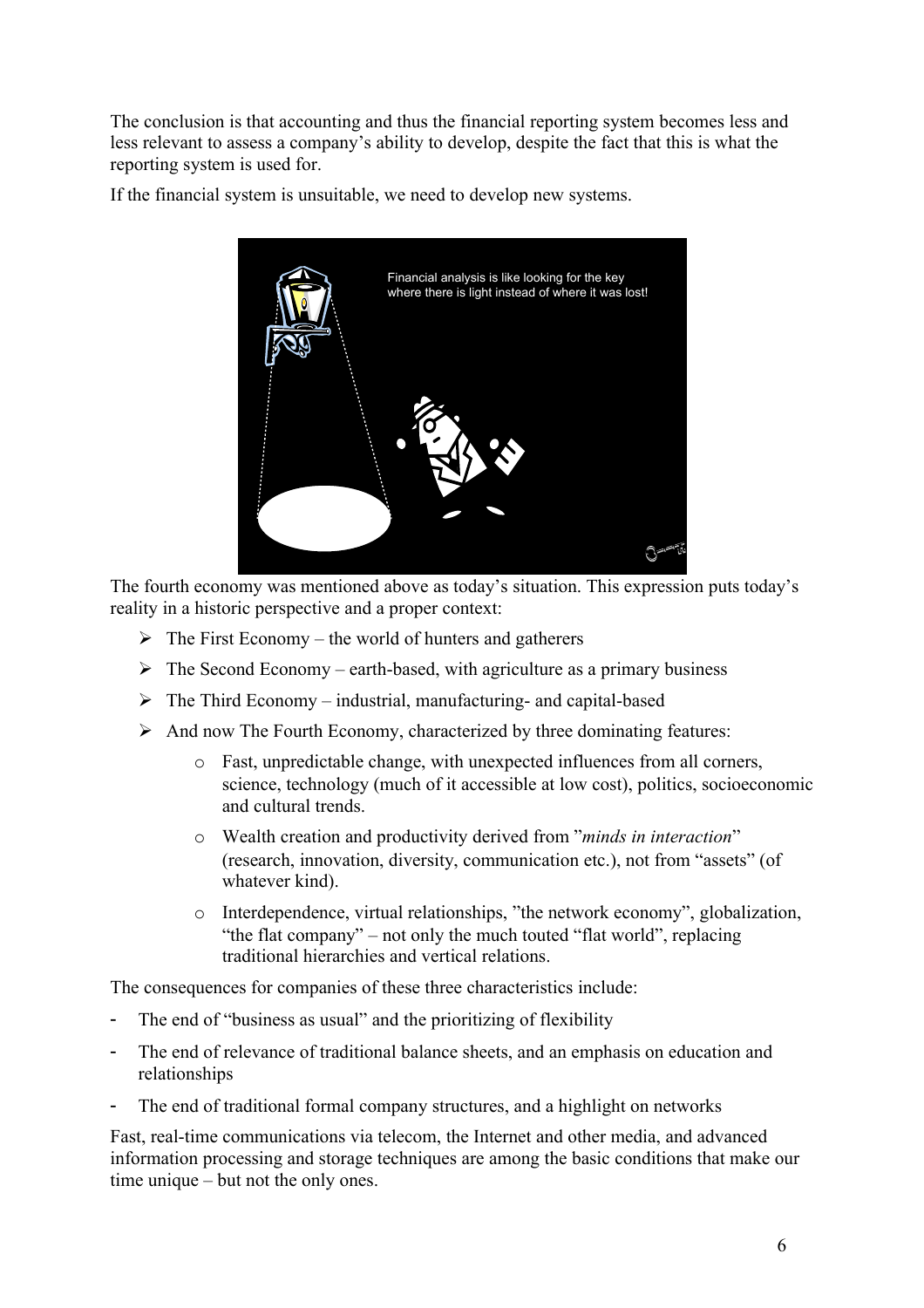*Never before, in the history of mankind, has virtually all human knowledge generated and saved through the ages been available anywhere, in real time! Call it "The Google Factor", if you like!*

### **Each new economy built on the previous one and added new features**



Diagram of the value added in the four economies

The first economy is still around, as a dominant model in some areas, as a supplementary model in other areas, and as a hobby environment. Its role in terms of providing "Value Added" is limited, however.

The second, earth-based economy (agriculture, mining etc.) is still important. Its main contribution was and is a more stable supply of food, clothing, and natural resources. It remains a valid segment of the present economy.

The third economy, the industrial economy, is also an important part of business today. Its main contribution: increased *productivity in physical processes* such as manufacturing and transportation.

The main contribution of the present economy, the fourth economy, is *previously unimaginable gains in the productivity of mind-based processes*, and, since it is not based on limited physical resources, an unlimited (!) potential for wealth creation. Maybe, ultimately, time and ability to consume what is produced will be the limiting factor. The fourth economy has helped add tremendous amounts of job opportunities and major contributions in terms of value added to the economies of old and new countries, including more than 300 millions of new jobs in countries such as China and India.

Each shift to a dominating new economy has meant much more than just a change in business. It has also been accompanied by broad and deep changes in culture and lifestyles. That is what we are witnessing also at this time.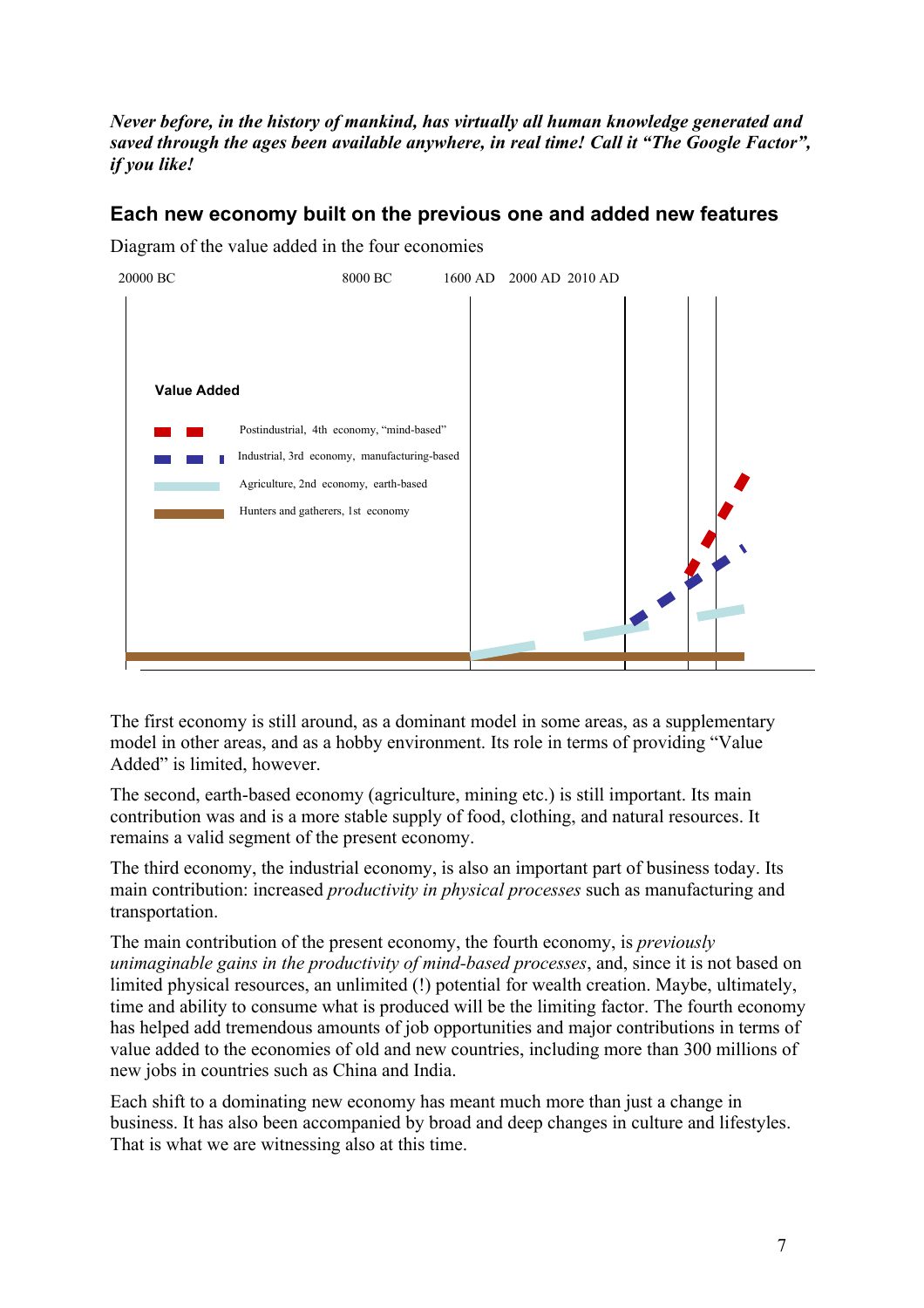For business management, the three main characteristics of the fourth economy lead to farreaching changes in attitudes and perspectives:

| In a world           | of fast, unpredictable<br>change                                        | where wealth is<br>created by minds in<br><i>interaction</i> | where relationships are a<br>condition for survival                              |
|----------------------|-------------------------------------------------------------------------|--------------------------------------------------------------|----------------------------------------------------------------------------------|
| managers<br>can not: | rely on trend<br>extrapolations,<br>prognoses or forecasts              | measure success or<br>failure by material<br>assets alone    | limit their views and<br>measurements to what<br>happens within company<br>walls |
| must:                | instead they prioritize flexibility and define and measure<br>diagnoses | non-financial value<br>drivers                               | define and measure the<br>impact of relationships                                |

*The conditions of the fourth economy create a need for a new approach to company reporting that focuses on today´s relevant information for users such as investors, creditors or those who are interested in any type of relations with the company.* 

## *Financial Reports – Useful Data or a Cemetery for Numbers?*

### **"The Value Mess" and "The Value Trap" – unsatisfactory definitions of maybe the most important concept in business**

Many would say that the primary purpose of a company, or the whole business world, is to create and increase "value". Since the word and concept of "value" is such a central issue in the business community, we all have a responsibility to use it with caution. Today, the word "value" is used in economic discussions, presentations and rule systems in a wide variety of definitions – or without definitions. The first requirement to get some order into company reporting is to know and agree on what we talk about, when we use the term "value".

Any dictionary lists a range of different definitions of value, of which some apply to business:

Value<sup>any amount</sup>, like "Which value did you put on line 12?"

Valuehistoric price, like a purchase price on a balance sheet (Valueh, b.s.), perhaps modified through depreciation and other adjustments,

Valuepotential (future) price, like the expected or anticipated or guessed price when you sell a house, a definition used by those who want to promote "Fair Value" reporting,

and Value<sup>usefulness</sup>, indicating the benefit or pleasure the owner or user derives from something.

Each of these meanings is entirely unrelated to the others.

VALUE<sup>amount</sup> is just another word for number. VALUE historic price can be interesting as a record of what one once paid. It is made substantially less interesting by the accepted manipulation of write-offs etc. VALUE potential future price is a "guesstimate", nothing else. In a time of fast, unpredictable change it is less reliable than ever. It is the fourth meaning, VALUE usefulness, which is the really important kind, the kind that drives the economy, and makes somebody willing to pay for an item or a service.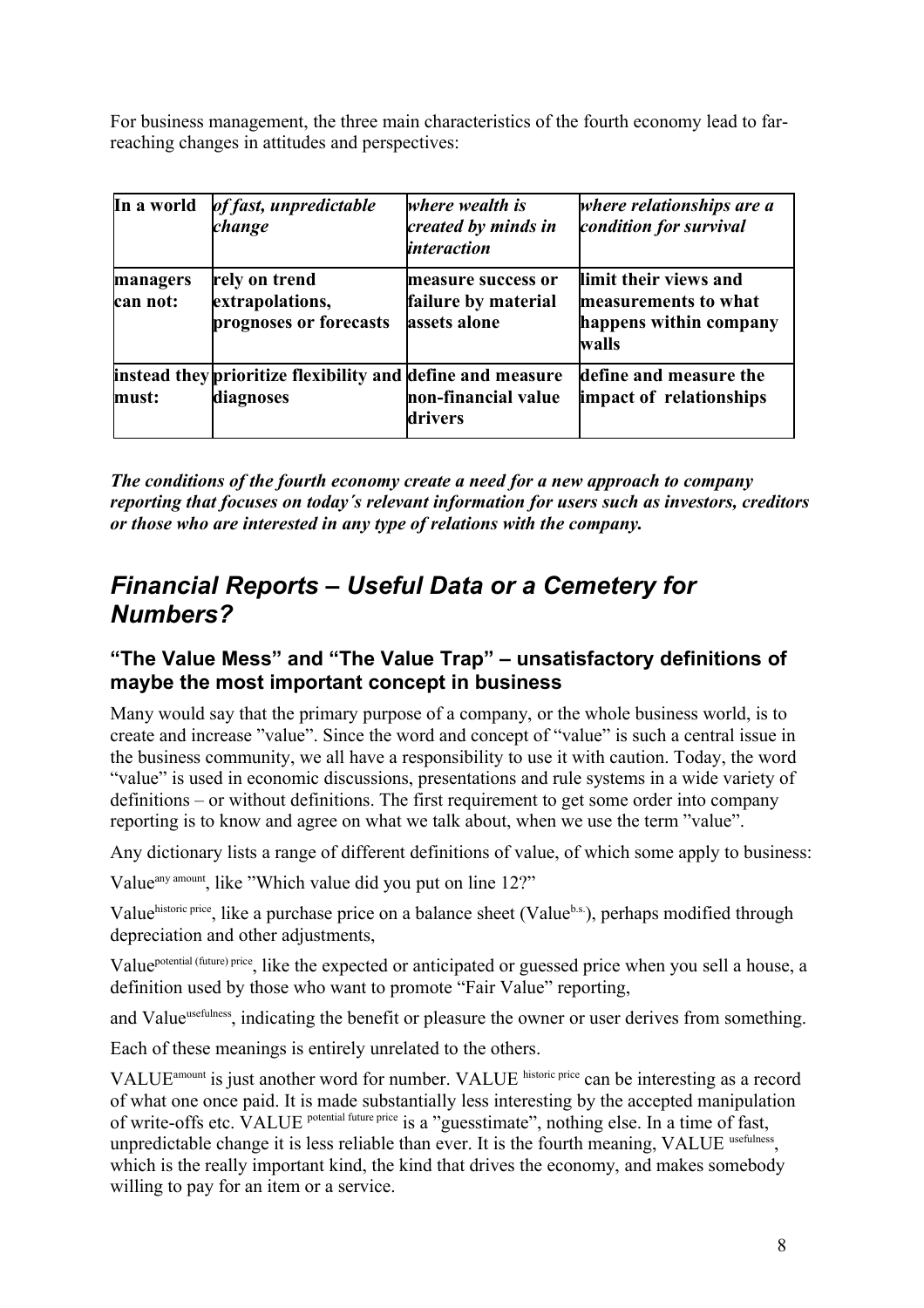The customer pays for three components of VALUE usefulness:

- The benefit of the **thing** or service itself.
- The benefit of the **place** where it is delivered.
- The benefit of the **time** when it is delivered.

*A new model for business reporting and analysis must recognize and sort out the semantic mess of "value". Today the use of the word and concept is severely compromised, a fact that makes financial reporting less useful.*

#### **Price is not Value**

A frequent definition of the value of an item is the price someone is prepared to pay for it. This is, however, not correct. Nobody buys an item if he or she does not value it higher than the price. Or, even more precisely, if the buyer does not value the benefits of the item more than the good feeling of keeping the money.



This example shows that seller and buyer by definition put different "values" on the item. This valuation depends on the perception they have of the "value" of the item, relative to their perception of the money in question. The obvious conclusion is that value, in the sense of usefulness, is NOT a quality in the item itself. It is a feeling within the person who wishes to sell or buy an item. The misunderstanding that an item has a value in itself is what we call the Value Trap.

The stock market is an excellent example of this. On a certain day, as an example, the buyers and sellers on the NY Stock Exchange felt that a Dow index of 12,400 represented a balance of seller and buyer interests (NOT the "Value" of the stock market!) On the following day, under the impression of oil supply scares, ongoing concerns about the war in Iraq, a few new lawsuits against CEOs and other emotional shake-ups, the sellers and buyers downgraded their feelings by 350 units. The "intrinsic value" of the shares had nothing, or very little, to do with the downfall! No major negative earnings reports had been published. A conclusion is that the only realistic representation of "P/E numbers" is Price/Emotions, not Price/Earnings.

The facts about the four entirely different meanings of Value need to be restated:

VALUEamount: must be expressed in numbers, not necessarily in a currency number, but in a number.

VALUE historic price : Expresses the price once paid for an item. In traditional accounting, this is the source of the numbers on the Balance sheet. At one time, when much of the value-creation in a company was based on equipment and material, which had been purchased at a specific price, even the distorted numbers on a balance sheet could have made some kind on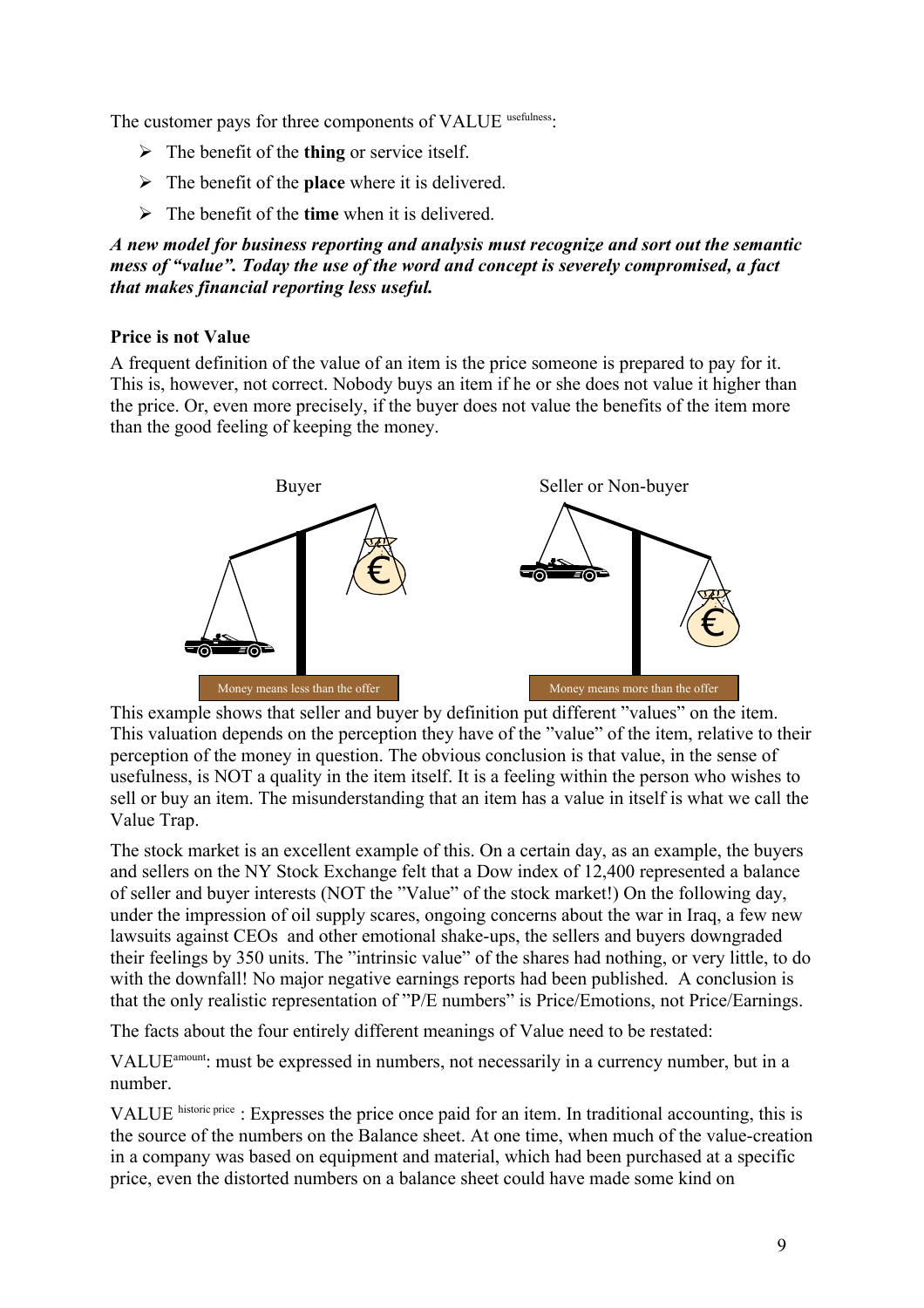interesting reading, even if it never reflected the "value" of a company. However, in today's economy any link between the Balance sheet and company value is tenuous, if it exists at all.

VALUE potential future price: is a guess or a dream. It may be expressed in numbers, but it is still a dream. Whether it will ever be realized is a matter of chance, e. g. if the right buyer will show up at the right time. Real estate processes, mergers and acquisitions, selling your used car, investment planning, the daily movements on the stock exchanges, currency exchanges or commodity markets are all examples of the dream world of potential future prices. The term should certainly never be mixed up with VALUE usefulness.

VALUE usefulness: The real driver of business development. However, VALUE usefulness is not an objective concept. It depends entirely on the perceptions and situations of the parties involved in it considering a transaction. It is ultimately a feeling – and we should all be aware that feelings can not be expressed in numbers.

#### **Valuation of companies**

This also means that all methods aiming to set a monetary "value" on a company or other assets are wrong, by definition. If in doubt, just consider all the crazy "valuations" made of companies in M&A processes, during "the IT bubble", and in too many other cases to mention. At this writing, Daimler has decided to spin off the Chrysler division for the meager sum of US\$7.4 Billion (of which Daimler gets just over US\$1 Billion). The sum sounds impressive, but it is, indeed, meager – compared to the amount Daimler paid for it nine years ago: more than US\$37 Billion! Too bad for the investors! It also raises the justified question what "the real value" of Chrysler is. Our point, of course, is that there is no such thing as a "real value" that can be expressed in numbers.

One of the frequently used methods to put a price tag on a company is also one of the worst examples of stupid methods used to assess a "real" or "correct" value: the Discounted Cash Flow (DCF) method. It is just amazing to see how a prestigious award such as the prize in Economics in Memory of Alfred Nobel can be given to those who design and launch such methods, in reality not much more reliable than palm reading or horoscopes.

What *is* then the value of a company? Well, it is created in the mind of a beholder and is based on his or her perception, at this moment, and in the existing situation, of the company's ability to survive, grow, and be profitable. This is the only way to read some sense into the wild roller coaster of company valuations (such as Chrysler's!). To create value in the eyes of the potential interested parties, a company must measure and communicate these abilities in a transparent and reliable way. How this can be done, including the inherent limitations and risks even in these methods, will be dealt with later in this paper. Please be prepared as a reader: Discounted Cash Flow will NOT be considered!

#### **Balance Sheets and Earnings Statements**

#### **Depreciations**

Write-offs in a Balance sheet are nothing but a taxation technique. They do not reflect in any sensible way a reduction in the VALUE usefulness of the assets. The numbers originally listed on the Balance sheet are VALUE historic price, an entirely different concept, which has nothing to do with the usefulness of an item.

#### *Audits*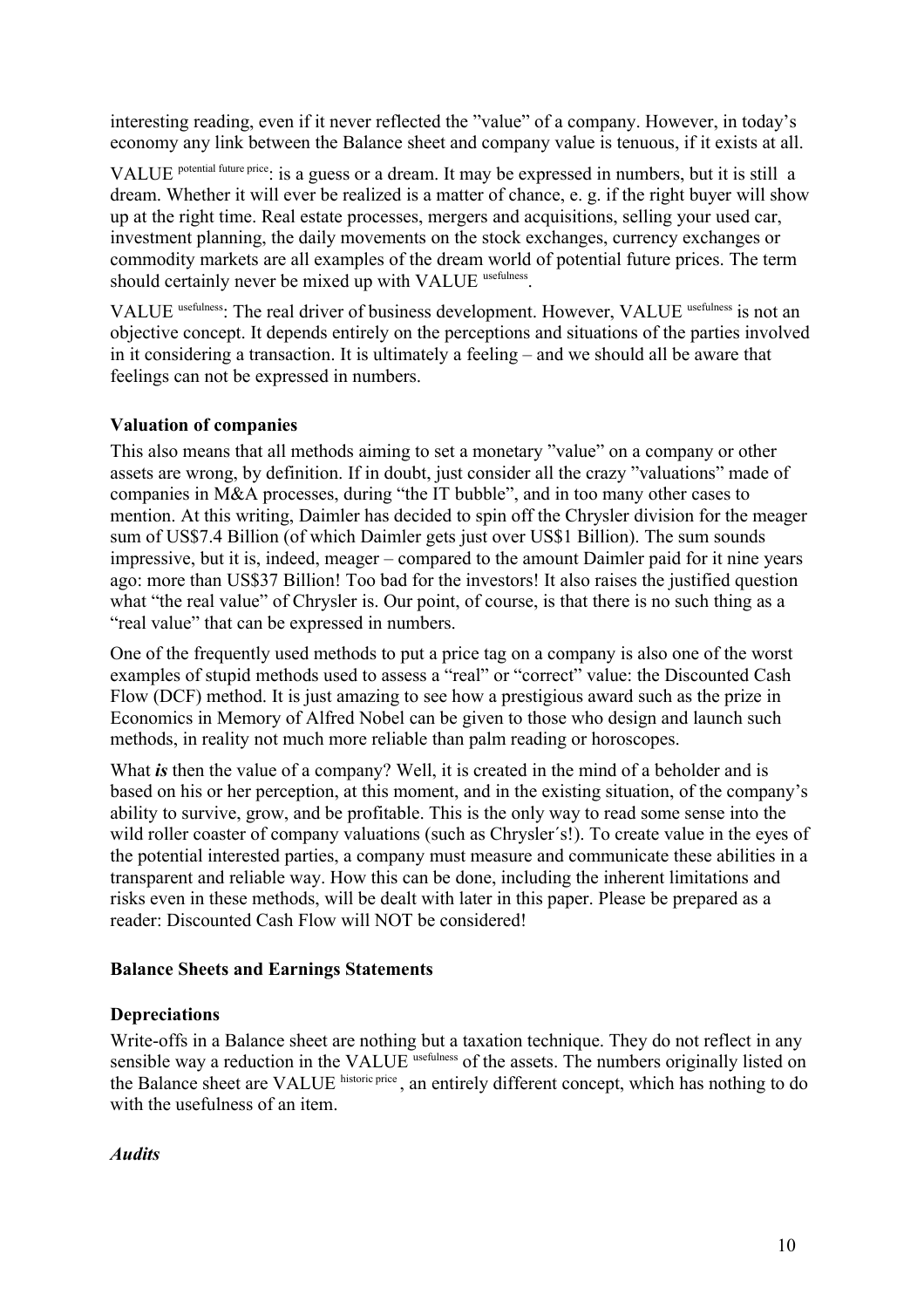This is also why an auditor can never certify that the assets on a balance sheet have been listed at their "correct" or even "reasonable" "value". He can only check and certify that the assets have been listed correctly and that they have been priced according to the rules. The VALUE usefulness depends on how management feels about the assets – and that feeling can not even be expressed in monetary terms.

#### *Fair value*

IFRS, International Financial Reporting Standards requires as of 2005 that some assets should be listed at "fair value", i. e. market price or, in case there is no market price, the net present value of the cash flow the assets are supposed to generate. This rule is entirely illogical. This means that one can build an item on the balance sheet based on expected future cash flow. This ruling by the IFRS is nothing short of an intellectual disaster. "Fair value" is a chimera.

For a review of the pros and cons of the "Fair Value" idea, see an important article in CFO Magazine, Sept. 1, 2006: "Will Fair Value Fly?".

The CFO article lists a line of weaknesses in today´s accounting-based reporting systems, both reliability and relevance issues. The weaknesses are well known, but they deserve to be repeated over and over again, until the truth sinks in. The article lists equally clearly a range of shortcomings in the "fair-value" system. The gist of the article is that both systems have so many weak points that neither one of them meets the needs of adequate business reporting for our time. CFO editor Ronald Fink deserves praise, when he squares off the criticism fairly equally between the two systems.

The two systems put executives in the awkward situation of Ulysses in Homeros´ classical epos, choosing between a Scylla of accounting-based reporting and a Charybdis of "fairvalue" reporting. Either way, the result is likely to be the same kind of shipwrecks we have seen too much of lately: failed M&A´s, governance disasters, poor banking records, risk management processes tainted by extrapolation and "discounted cash flow", strategic decisions based on financials rather than business facts, erratic analyst predictions, and stakeholder reporting leaning on financial data, not business realities.

#### We need

- full coverage, not fractional
- a broader basis of information
- an appropriate time perspective:

Accounting only covers cash and material assets, which are less and less significant as indicators of company development. We need a broader, if possible "all-inclusive" reporting model.

The "past transactions" base links accounting-based reporting inextricably to – the past. But we know from mutual funds ads and daily experience that past performance is not an indication of future results.

The time perspective in "fair-value" is less clearly defined, but in most cases it seems to lean on guesses about the future. We need a system that leaves the past behind and is cautious about the future. A good system would define and measure *present conditions* for company success or failure.

"Fair-value" makes two dangerous assumptions:

1) that we all talk about the same thing when we use the term "value". Our discussion above shows that that is not the case.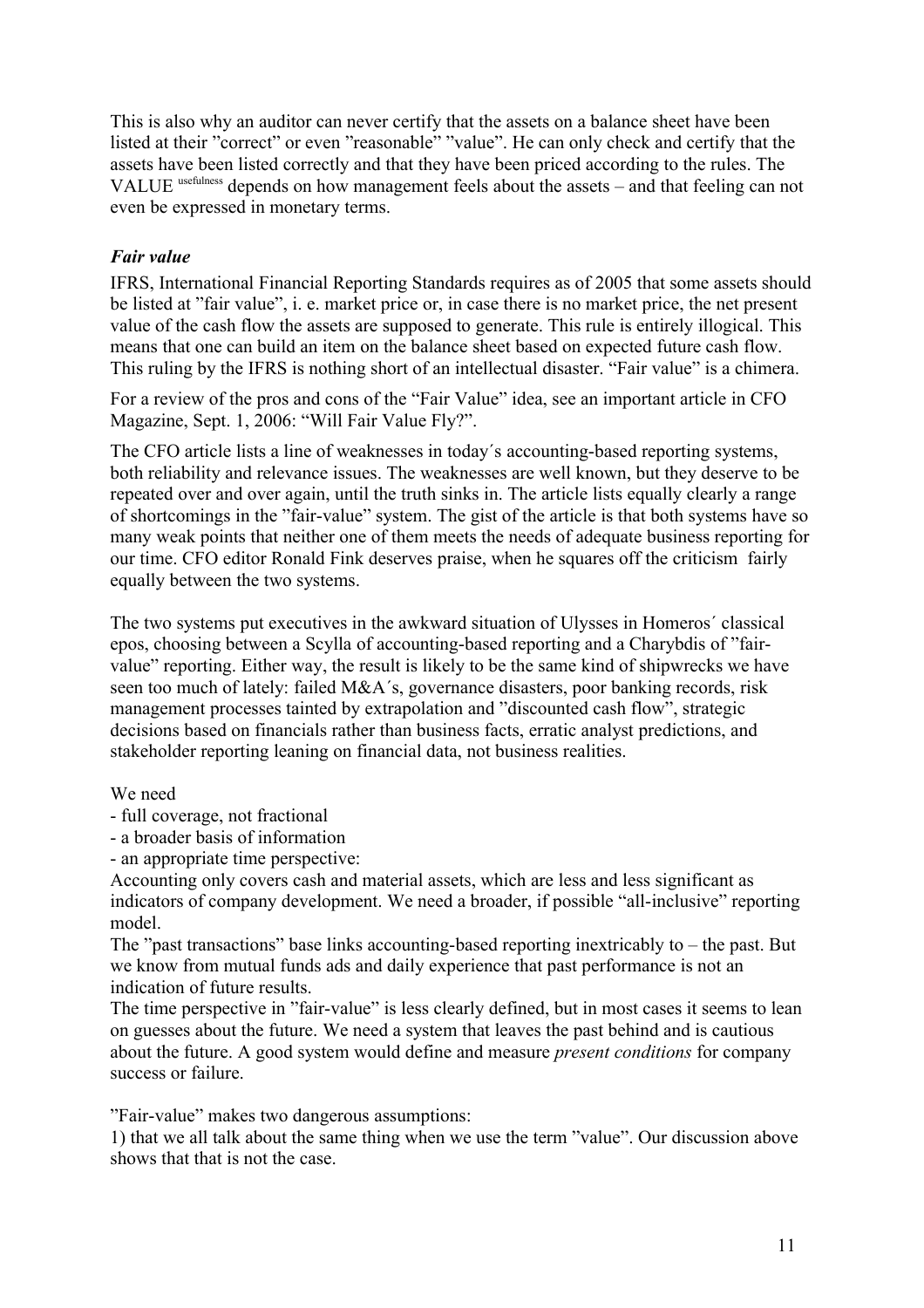2) "Fair-value" advocates seem to assume that an asset has a measurable, intrinsic value, like a physical quality, rather than accepting the fact that Value, if it is to make any real sense at all, is a concept that is created in the minds of interested parties.

The CFO article quotes critics that state that "GAAP<sup>[1](#page-11-0)</sup> remains seriously flawed," even after Sarbox<sup>[2](#page-11-1)</sup>. "Managed earnings" remain one of the major (though not the only) unreliability stigma. "Fair-value" promises to end "managed earnings". Instead, it lays the groundwork for subjective assessments or "managed value". We need reporting systems that avoid the Scylla of managed earnings without hitting the Charybdis of managed value. We need a system that offers a course of objective, measurable conditions for company success or failure. That can be done – if one is prepared to move outside the box.

J. Michael Cook of Deloitte is quoted in the article: "Net income is a virtually useless number". Thomas Linsmeyer of FASB defends "fair-value" by attacking accounting: "I believe that revenues, expenses, gains, and losses are accounting constructs." On the other hand, James Barge, SVP of Time Warner, joins those who contend that "fair-value" methods that include the "present value" of potential, but unrealized, contingent payments could be unreliable and misleading. Barge: "I disagree with (this application of fair value) on principle." Where does this debate leave those who want to attain a higher level of transparency?

Great minds have tried for some time to initiate a search for something out-of-the-box.

- More than 10 years ago, Citibank chairman Walter Wriston said: "Flying with faulty" instruments is dangerous".
- KPMG chairman Steven Butler, in BW, May 13, 2002, sighed almost desperately: "In our post-industrial economy, our accounting system doesn't do a good job of describing any modern company."
- Management guru Peter Drucker agreed in "Managing in the Next Society", 2002: (We must) "change basic record-keeping to accommodate present economic reality, something accounting was never intended to do."
- Peter Wallison, American Enterprise Institute, and Robert Litan, Brookings, collected critical views of traditional accounting thinking a couple of years ago under the title "The GAAP Gap."
- Deloitte chairman J. Michael Cook, in the CFO article, pronounced "financial statements almost completely irrelevant", and added: "It´s time to play offense".

To sum up: The CFO article shows that there is no winner in the struggle between accountingbased reporting and "fair-value" reporting. When Homeros wrote the Scylla and Charybdis part of The Odyssey, his solution was to plug the ears of his hero, Ulysses, to the siren songs from both sides. Maybe it is time for the global business community to do the same: phase out the old fundamentalist beliefs in accounting and the old-new enthusiasm for "fair value", and chart out a straight course for business reporting that avoids both, a course that can help create reliability, relevance, and transparency, and gain credibility in the process.

#### *Profit*

The income statement only remotely reflects the earnings of the company. We all remember the story of the CEO who asks the CFO what the profits were for last year, and gets the

<span id="page-11-0"></span><sup>&</sup>lt;sup>1</sup> Generally Accepted Accounting Principles

<span id="page-11-1"></span> $2$  Sarbanes – Oxley Act. See below.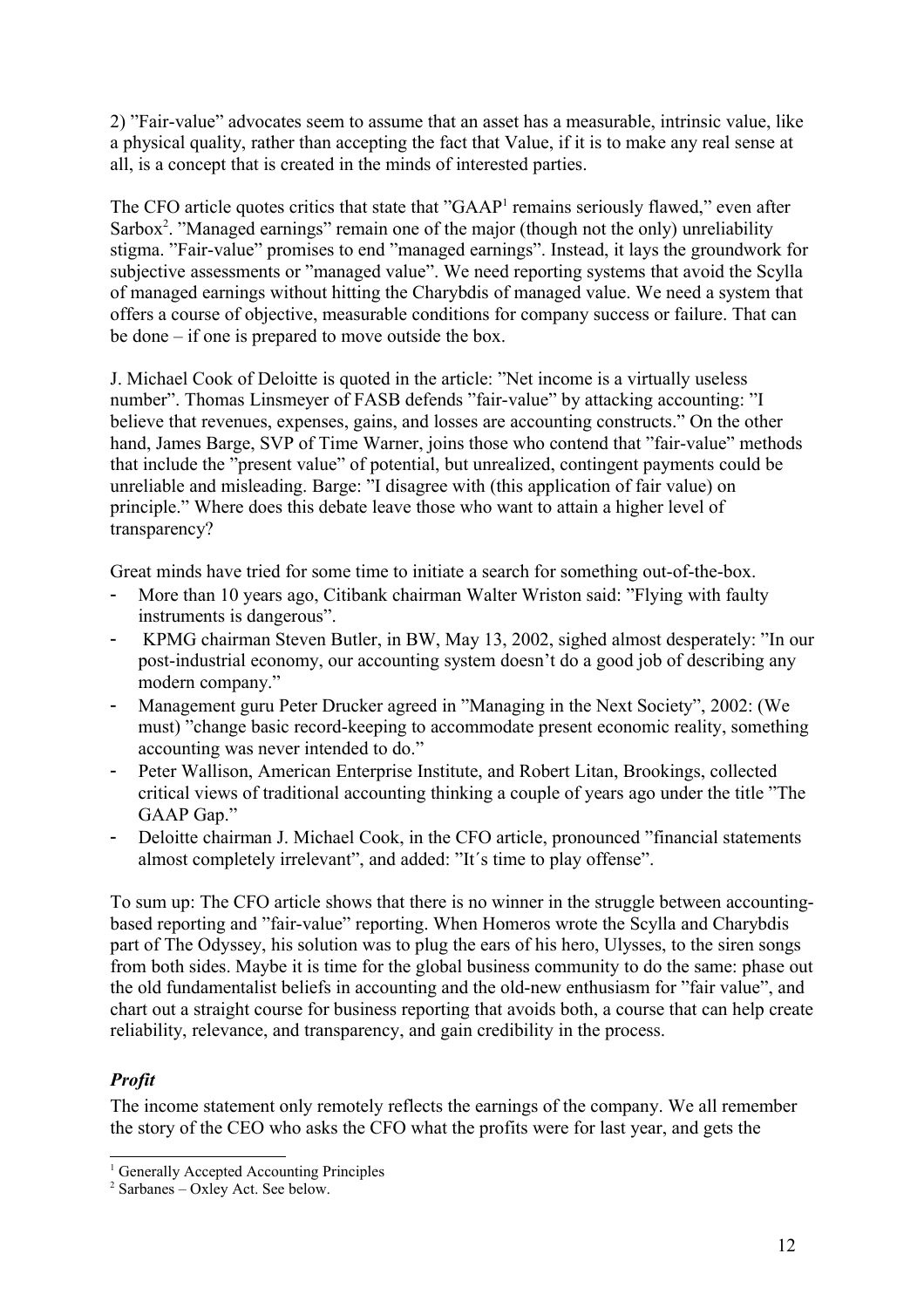sincere answer :"Well, what do you want them to be?" The best to be said of the income statement is that it may serve as a platform for taxation.

#### *The components of the Balance Sheet*

The Balance sheet does not reflect the VALUE usefulness of the company assets, nor does it reflect VALUE historic price. It is only a distorted (because of write-offs) presentation of the original cost of some (not all) of its assets and some (not all) of its liabilities. The mix-up of different value concepts becomes complete if, as IFRS prescribes, VALUE potential future price, is allowed to enter the list as well.

"Total assets" only serves as a check item to make sure that the double Italian accounting adds up properly. It does not have any other information to offer.

"Equity" also serves as a check item to ensure that the double Italian bookkeeping has been added up properly. It has no other information to offer. Yet, the meaningless Equity concept is used by people with straight faces (and probably in pin-stripe suits) in corporate legislation, in banking etc., and it is allowed to influence real decisions.

"Goodwill" is also a check item without information value. It is not an asset to be written off. IFRS, in this case, makes a change for the better, when it decides that Goodwill should no longer be written off .

All this goes to show that the financial perspective of a company is fairly useless. Its backward looking and inability to register the vast majority of the value drivers of a company disqualifies it as a viable tool for decision making.

*Financial reporting is a system that systematically produces incomplete, at best, or outright erroneous results in relation to its purpose. It is a deceptive system.*

## *Prognoses – Useful Data or Nonsense?*

## **The Future is Genuinely Unpredictable**

There is a law of nature that says that the future is genuinely unpredictable. This goes for everything in every situation. There are no ifs and buts. Mankind has learnt the lessons of this law through thousands of years. The law is proven to the last decimal in the Chaos Theory. Our world is simply made in this way, thank God!

In fact at every moment in time the development can go in any direction! The number of possibilities are infinite.

In a new book (2007) about the futility of predictions, "The Black Swan", the author, Nassim Nicholas Taleb, defines the Black Swan as the impact of the highly improbable: "History is going to be dominated by an improbable event, I just don´t know what that event will be." The same is true about companies – your company!

Contemplate for a moment the consequences of this condition!

All prognoses, including budgets, trend extrapolation, future price development and scenarios are nothing but guesses. They should be treated accordingly. The cost to acquire them should be limited to their value as bases for important decisions, i. e. zero.

Experts cannot be better than amateurs, the only difference is that experts charge those who are silly enough to pay for their services.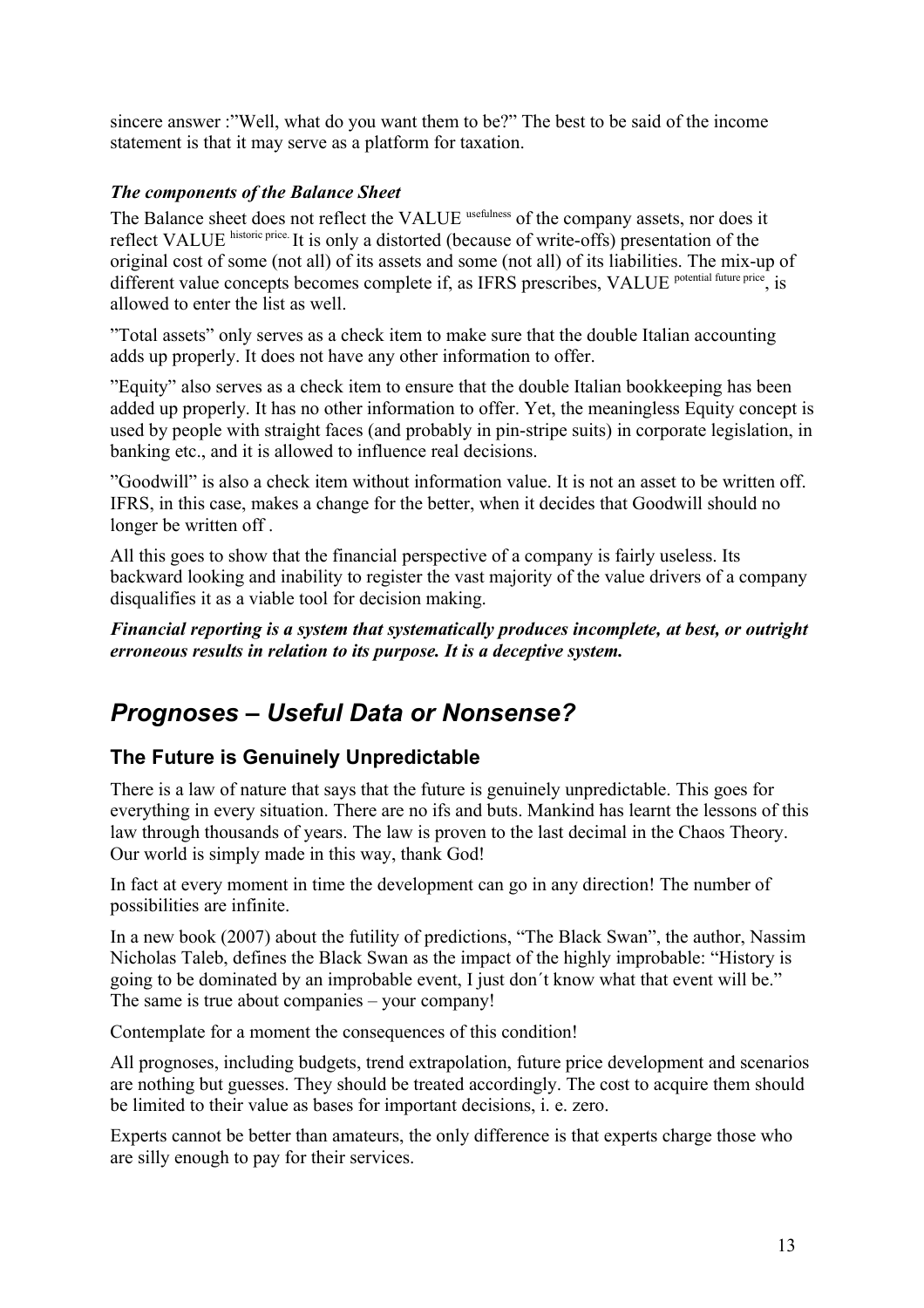For examples, just check your financial media for the daily dosis of mistaken financial analyst predictions. "Company X did not meet /or surpassed/ analysts´ expectations". Either way, of course, indicates a miss in predictions, and either way, it could have led innocent investors and others to make decisions that turned out to be wrong!

Here is a sample of other prognoses made by "experts":

- $\triangleright$  "The horse is here to stay, but the automobile is only a novelty a fad." A president of the Michigan Savings Bank advising Horace Rackham, Henry Ford's lawyer, not to invest in the Ford Motor Company in 1903. Rackham disregarded the "expert´s" advice and bought \$5.000 worth of stock and sold it several years later - for \$12.5 million.
- $\triangleright$  "Computers in the future may perhaps only weigh 1.5 tons." Popular Mechanics, forecasting the development of computer technology, in 1949.
- $\triangleright$  "There is no reason for any individual to have a computer in their home." Kenneth Olsen, president and founder of Digital Equipment Corp., in 1977.
- "Who the hell wants to hear actors talk?" Harry M. Warner, Warner Brothers, in 1927.
- $\triangleright$  "We don't like their sound. Groups of guitars are on their way out." Decca Records, rejecting the Beatles in 1962.
- $\triangleright$  "Stocks have reached what looks like a permanently high plateau." Irving Fisher, professor of economics, Yale University, Oct. 1929, just before the big crash.

But there have been some bright guys around before. Let us keep this in our minds:

 Edmund Burke (1729-97) in a letter to the National Assembly, 1791: **"You can never tell the future by the past."**

#### **Autonomous Systems vs. Interactive Networks**

Somebody may want to argue that if the future is genuinely unpredictable, we would not be able to tell if and when the sun will rise tomorrow or any other day in the future. Yet we can!

Autonomous systems, i. e. those that are not influenced by outside factors in the time frames of mankind do not change their behaviors and allow us to prognosticate them. When wider time frames are applied, these systems like any other system are no longer autonomous and thus not predictable.

Companies work in networks where they interact with other companies, individuals, authorities and other environment factors. The wider these networks grow the more complex the whole system becomes, which means exponential increases in influences beyond the individual company's control. Globalization brings complexity and added unpredictability, along with enhanced opportunities.

#### *A company´s future business conditions can never be prognosticated.*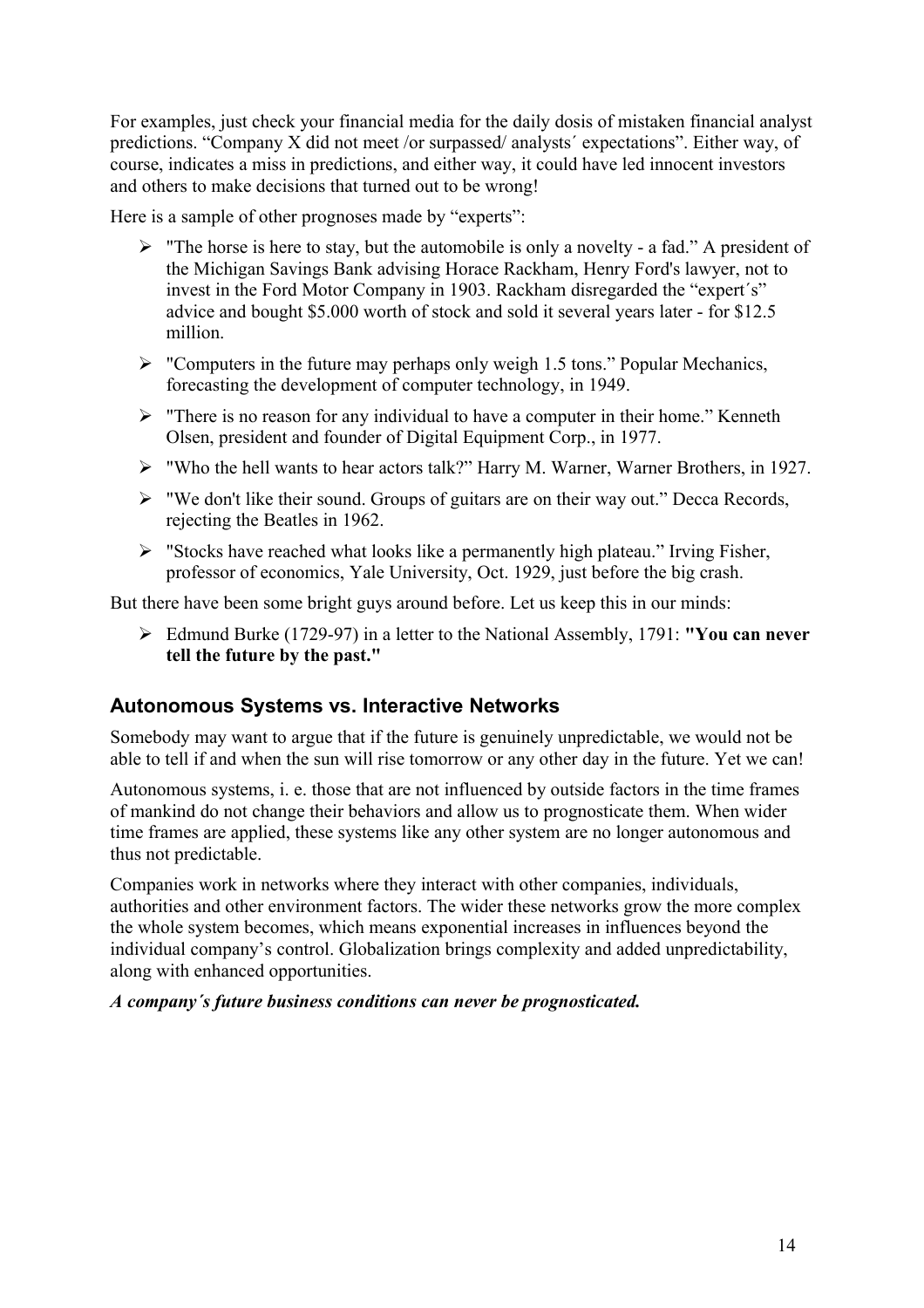## *Risk Assessment – Useful Information or Counterproductive Activity*

## **Do We Talk** *Risk* **or** *Uncertainty***?**

The concept of *risk* applies to situations where all possible outcomes of a decision or an action are known. A good example of such a situation is throwing a dice.

Companies, however, do not work in an environment of risk, but under *uncertainty,* where all possible outcomes of a decision or an action are **not** known. In fact, the number of potential outcomes, at any given time, is infinite.

## **Probability assessments**

Identifying and assessing future events that may complicate or prevent a company from achieving its goals in a legal and ethic way are thus a never ending story. It is also an impossible task. Nevertheless it is the normal definition of the job of a risk manager.

If, at the same time, he or she is supposed to estimate or calculate each event's probability to occur, the situation becomes even "more impossible". What is the meaning of calculating or estimating the probability of an event when there is an infinite number of non-considered events that may happen?

As a lecturer Per Erik always carries eight Lego pieces in his briefcase. When the above discussion comes up there is often someone who tries to advocate that he or she can calculate the probability of an event. PEK then shows the eight pieces and asks the person to tell the probability that he can foresee how PEK is going to put the pieces together. The normal answer is that the probability that they are right is 1/64, or something in that vicinity. Sorry, PEK says, the right answer is somewhere around 1/108,000,000. And we claim that every decision to be made by a manager is far more complex than putting eight Lego pieces together. The Lego example is a risk situation, not a situation of uncertainty.

The danger of dealing with risk, as impact x probability, is clearly shown in the LTCM example:

Long Term Capital Management was founded by two Nobel Prize Laureates. It collapsed in 1998. The LCTM risk model told them that the loss they incurred one day at the end of August 1998 had a probability of occurring once every 80 trillion years.

#### *It happened again the following week.*

It is not the risk that hurts but the impact. All disasters have two things in common: Their high impact and their low probability.

## **Vulnerability**

We have seen that we cannot identify events that may occur in the future and that it is useless, or counterproductive, to bother about probabilities. What can a company do to prevent disasters?

Instead of trying to identify future events, it is much better to focus on which companies, individuals, authorities, and other environment forces have the potential power to influence the company in question. Instead of what can happen, ask the question: *"Who or what has the ability to control or affect the company's ability to achieve its goals?".*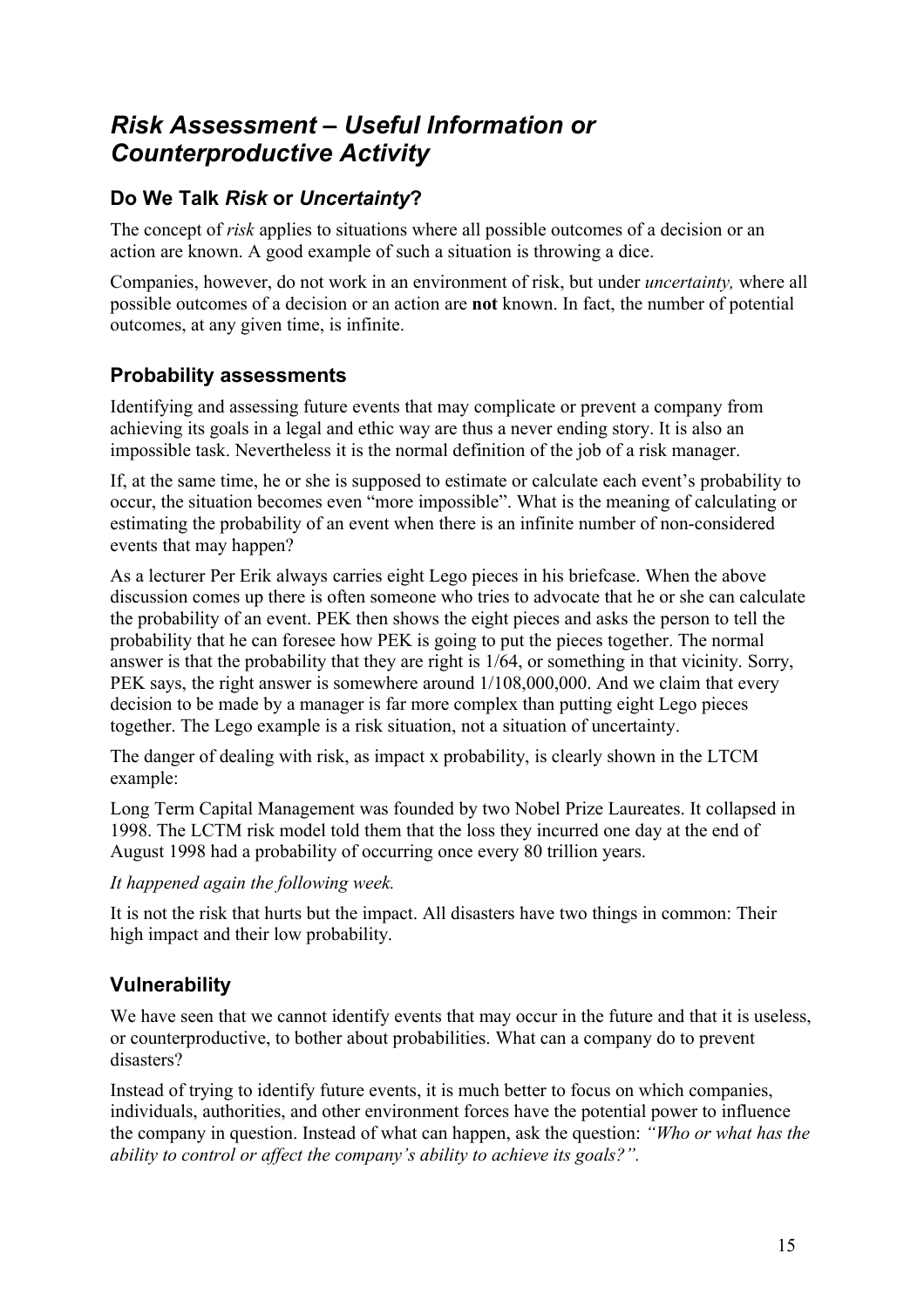*This approach reduces the infinite number of events to a limited number of potential environment forces. This is a fact-focused way, not a guess-based, to identify where the company has its vulnerabilities, regardless of whether, how, and when the environment attacks the company.* 

### **"Boots in the Bed" – Correlation as Tools for Deception**

If you wake up in your bed with your boots on, you are likely to have a headache. Boots in the bed are strong indicators of headache. But are boots-in-bed a reason for headache?

If you just decide to take a nap in the afternoon with your boots still on, you are quite likely not to have a headache.

Cause and effect, and the correlation between two or more factors, are tricky issues that call for more than superficial linkage.

Practically every day, books, reports, charts, measurements etc. are published featuring successful companies. The idea is to show common denominators for successful companies and then market miraculous advice: "Do this, and your company will be successful!"

The problem is that you make a mistake of the same kind as the headache as a consequence of sleeping with your boots on. Many of the common denominators between successful companies may have a link, a correlation, to their level of success – but that does not prove that they are the causes of success. That cause-effect relationship has to be proven in a separate process.

In the financial world, a "strong balance sheet" is sometimes quoted as an indication of a good company. There may well be a correlation – but not necessarily a cause-effect relationship, something which bank lenders have sometimes realized too late, with a similar kind of headache as the person waking up with his boots on.

## *In the Middle of a Paradigm Shift*

A paradigm shift is a change in norms in the society. Such a shift is normally generated by external factors that make people realize that their way of thinking doesn't fit the problem. History shows that paradigm shifts are rarely initiated by experts in the area of consideration. Almost without exceptions, major changes are created by outsiders breaking into the area of expertise from a totally new perspective.

During the last 15 years we have had three major disasters in the financial world, apart from the ongoing inability to bring the majority of mergers and acquisitions to successes.

#### **The Bank Crisis**

In the beginning of the 90-ies there was a crisis in banks in most developed countries in the world. It was caused by bad debts mainly in the real estate sector of the economy. Behind this were a number of factors:

- $\triangleright$  Belief that value is an intrinsic property of, in this case, a piece of real estate.
- $\triangleright$  Belief that this value can be calculated using the DCF method.

The banks obviously did not discover, until it was too late, their vulnerability to a possible break in the willingness of tenants or investors to pay expected rents or prices of the properties.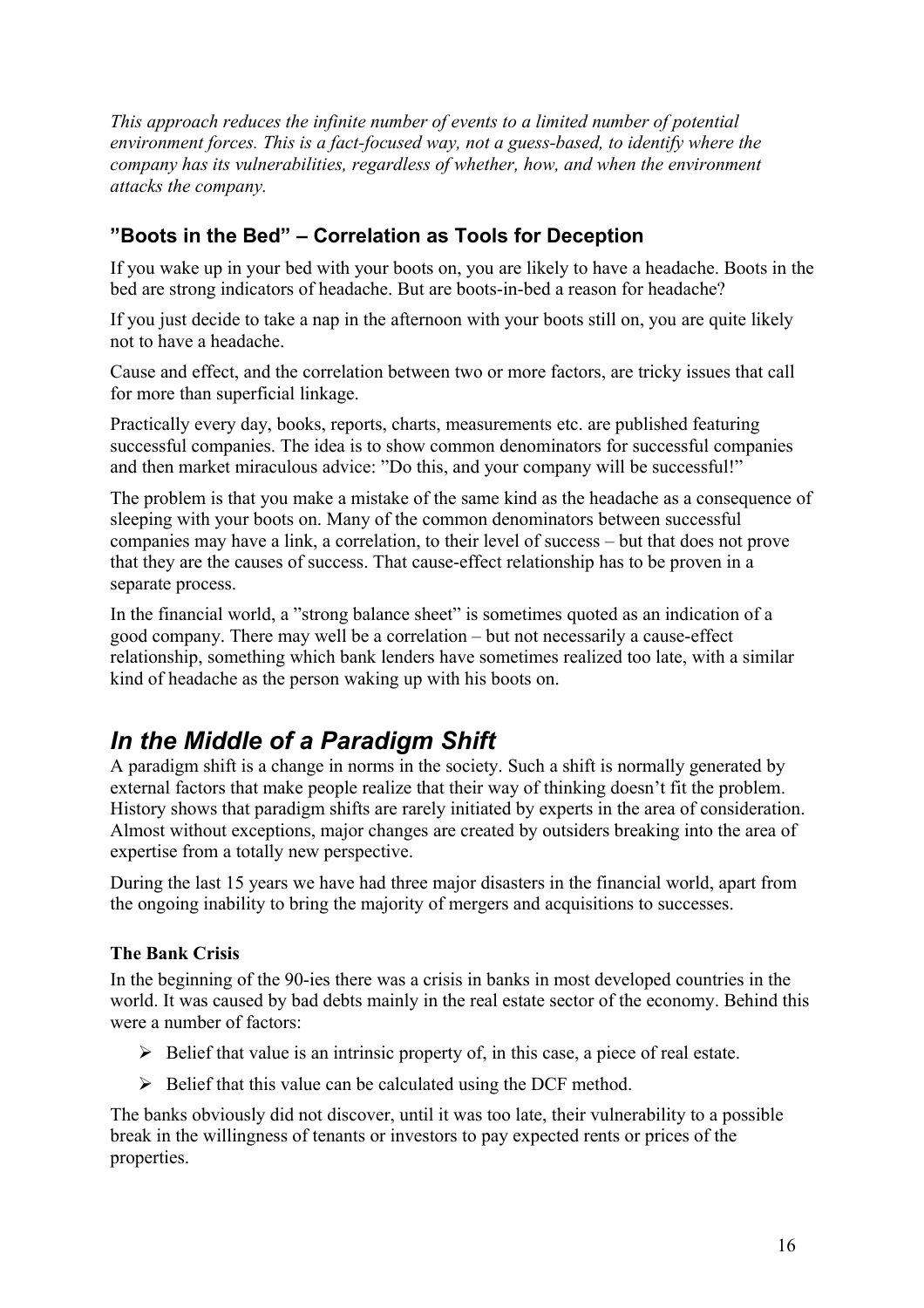The remedy? Well, Basel II is an international convention suggesting certain rules for banks in their credit allowing process, the New Basel Capital Accord.

The New Basel Capital Accord, however:

- Uses the concept "Value" throughout the text as a property of an asset. **It is not.**
- $\triangleright$  Has not accepted that the future is genuinely unpredictable, but states that credit institutions should use history and trend extrapolation to assess the future performance of individual borrowers. – **This is impossible**. It IS, however, possible to assess present conditions for future performance, but it requires using business data, not financial data, as we shall see later in this paper.
- $\triangleright$  Suggests that five or in some cases seven years of historical data on borrower must be available to use the system of Internal Rating in case the development of the borrower is unstable. – **This is useless! "You can never tell the future by the past!"**
- $\triangleright$  Requires the use of the probability of a given event with low frequency and in an ever changing environment when assessing operational risks. – **Disregards the difference between risk and uncertainty.**
- Is based on the "most important risk events", **despite the fact that they are innumerable and – what is worse – unforeseeable**.

#### **The IT bubble**

The IT bubble in the beginning of the 2000s is a good example to show that words create and destroy value. Companies with very little operation were "talked" up to sky high prices. It was also based on the concept of "Value" as a property of the companies, until finally investors' fear became bigger than their greediness.

The prices were pumped up by using the most weird valuation models. The sellers "forgot" that value cannot be expressed in monetary terms.

#### **The Reporting Scandals**

Shortly after the IT bubble we were hit by the wave of major reporting scandals. In short, the performers of that show found that it was quite possible to **use financial reporting to describe a business as they wanted it to be, not as it was.**

The remedy this time was the Sarbanes – Oxley Act prescribing in a detailed manner how to try to achieve that the financial report really describes the business as it is.

This has forced companies to spend large sums of money to make sure that a limited and largely insignificant part of business reporting, the financials, are correct, while the significant parts, the conditions for survival, growth, and profitability, are not considered.

#### **Fair Value**

The IASB (International Accounting Standards Board) issues IFRSs (International Financial Reporting Standards). It has tried to solve part of the difference between equity and Market Cap, described at the beginning of this paper, by prescribing that certain assets, liabilities, and equity instruments shall be noted at "fair value" on the balance sheet. It has then given different and sometimes contradictory definitions of the concept "fair value".

The idea is to substitute balance sheet values, i. e. prices of the day of acquisitions, with prices of the day the balance sheet was made, or at some time in the future, when a transaction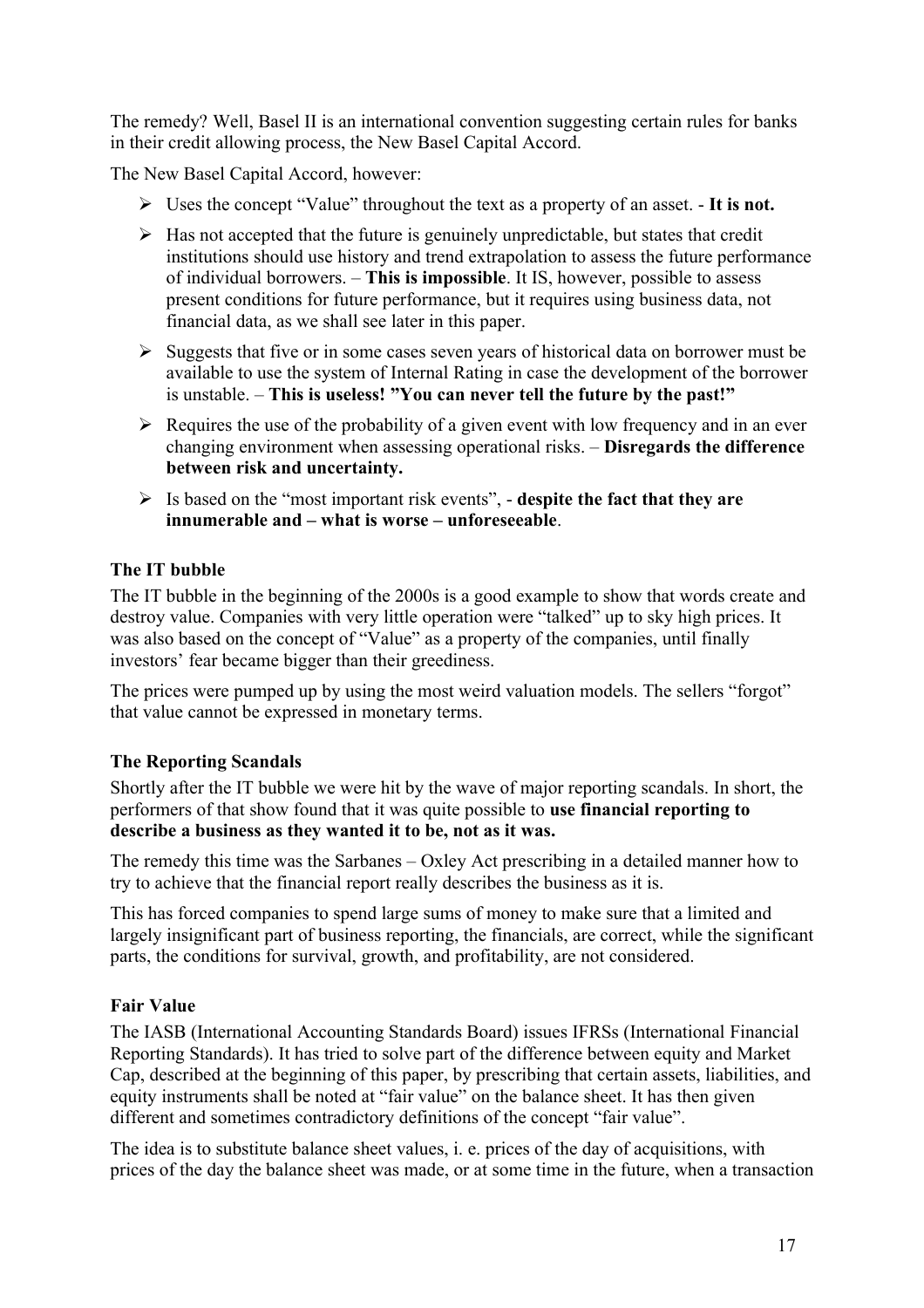is expected to take place. This is however not feasible for assets that are not frequently traded. In such cases the balance sheet value is supposed to be the net present value of the future cash flows the asset in case is supposed to generate, a number that is impossible to assess.

> In real life, "Value", which "fair-value" advocates often appear to equate with price, changes from one situation to another, often within very wide (and unpredictable) limits, not only for rarely traded items, or untraded items, but for regular everyday traded items. A two-liter bottle of Coke can go for 89 cents one day and \$1.59 another day. What is the intrinsic or "fair" value of a bottle of Coke? What value would you attach to a glass of water, if you stand at your kitchen sink? What value would the same glass have, if you are in the Mojave desert for the third day without water? Value, it deserves to be stated again and again, is NOT a quality embedded in thing itself. It is an assessment made in the minds of those concerned, at a given time, in a given situation.

**The IASB mixes all kinds of "value" without consistent definitions.** The harsh criticism has finally forced the IASB to launch a project to "clarify the definition of fair value" and to "establish a single source of guidance for all fair value measurements required by IFRS".

#### **Framework for Financial Reporting**

The IASB has also produced an "Improved Conceptual Framework for Financial Reporting" where it states in the initial paragraph  $(S2)$ :

"*The objective of general purpose external financial reporting is to provide information that is useful to present and potential investors and creditors and others in making investment, credit, and similar resource allocation decisions."*

Financial data, however, contribute only marginally to support decisions on resource allocation. Other data, such as market conditions, the legal and business environment, company management, competitor action, innovation level, etc., play much greater roles. The stated objective is, at best, exaggerated, at worst, totally misleading, for several reasons, such as:

- 1. Most value drivers in companies, especially in today's companies, are not included in accounting statements or other financial reports. Consequently, financial statements provide limited amounts of useful information for business-oriented decision-making.
- 2. Balance sheets report only some (not all) company assets, and some (not all) liabilities. Even the limited data they include are based on historic costs, then processed (= manipulated) to meet certain presentation objectives. Consequently, their role in supporting decision-making is not very strong.
- 3. Neither income statements nor other instruments of financial reporting can fulfil the lofty objective of the paragraph S2, since they, too, are subjected to management estimates and other influences.

### **Fundamentalism - a non-intellectual attachment and loyalty to established dogmas and creeds**

*Just as in religion, there are fundamentalists in the sphere of economics. Both categories are dangerous, in that they leave rational thinking behind and accept continued adherence to old thought patterns, even when the reality has changed.* 

There are economic fundamentalists who still believe that:

 $\triangleright$  Value can be expressed in monetary terms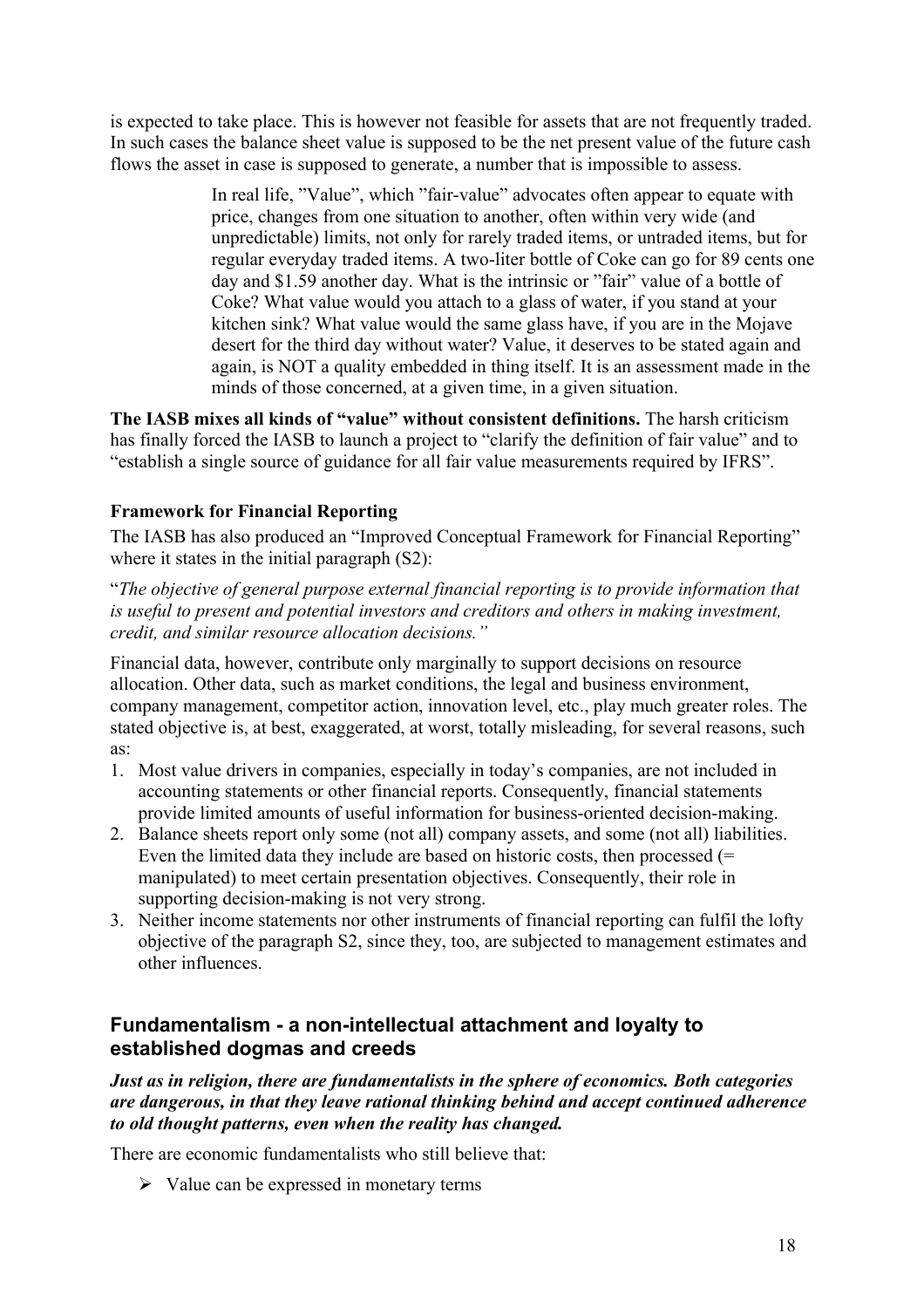- $\triangleright$  The value of a thing can be calculated
- $\triangleright$  Balance sheets and earnings statements can be used as bases for important decisions
- $\triangleright$  Budgets and other forecasts can be used as bases for important decisions
- Traditional Risk Assessment can be used for Risk Management

Most people today accept that the creation stories in the Bible, and those expressed in other old religious legends, are myths, not expressions of scientific facts. Darwin, and his followers, have added proof to scientific concepts.

Economists and business executives have to learn from this parallel. If companies continue to trust accounting-based models to manage the company's real performance, they are not only wasting their resources. They are leading their companies into dangerous territory, using outdated and misleading models. This is nothing but bad Corporate Governance fostered by auditors and the financial regulatory complex as well as traditions-based universities and schools of economics all over the world!

Steve Forbes, the owner of Forbes Magazine, who is not necessarily known as a radical, issued a warning (in Forbes Magazine, Dec. 26, 2005) that leaving economics to "experts" "is akin to leaving astronomy to pre-Copernican astronomers". We could not agree more!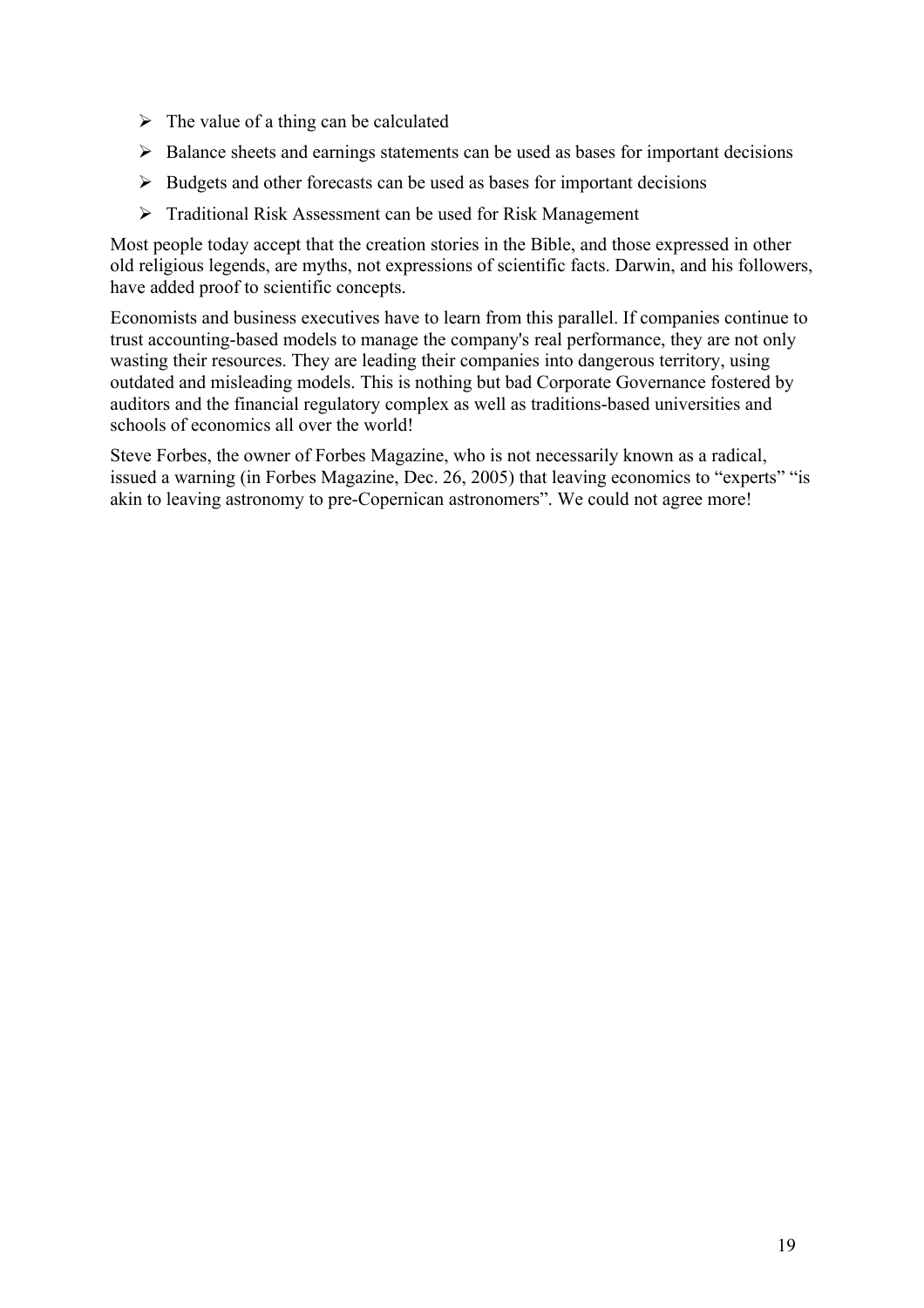## **Three Different Reporting Models**

| Item                                | <b>Transactions-</b><br><b>Based (GAAP)</b>                                                            | "Fair-Value"<br><b>Based (IFRS)</b>                                                                    | <b>Conditions-</b><br><b>Based</b>                                                                                 |
|-------------------------------------|--------------------------------------------------------------------------------------------------------|--------------------------------------------------------------------------------------------------------|--------------------------------------------------------------------------------------------------------------------|
| <b>Time perspective</b>             | The past is seen<br>as a guide to the<br>future                                                        | <b>Present and future</b><br>"Value" can be<br>estimated                                               | The future is<br>genuinely<br>unpredictable.<br>Forecasting is not<br>a viable tool.                               |
| <b>Basis of info</b>                | Past transactions                                                                                      | <b>Estimates about</b><br>the present and<br>the future                                                | The company's<br>business situation                                                                                |
| The concept "Value"                 | <b>Assumes</b><br>accounting<br>reflects an<br>"intrinsic value"                                       | <b>Assumes</b><br>accounting<br>reflects "intrinsic<br>value" and can be<br>measured                   | Intrinsic value<br>does not exist.<br>"Value" is set<br>between two<br>parties                                     |
| <b>Overriding strategic</b><br>goal | Survival, growth and earnings                                                                          |                                                                                                        |                                                                                                                    |
| <b>Success is measured</b><br>by    | Increase of equity                                                                                     | Increase of<br>"Value"                                                                                 | Increase of<br>Freedom to Act                                                                                      |
| <b>Takes into account</b>           | Financial and hard<br>assets. A big<br>share of the<br>company's market<br>cap is left<br>unconsidered | Financial and hard<br>assets. A big<br>share of the<br>company's market<br>cap is left<br>unconsidered | All-inclusive.<br>Covers all factors<br>that control and<br>limit company<br>survival, growth<br>and profitability |
| <b>Stakeholder reporting</b>        | Apparent<br>precision over<br>relevance                                                                | Neither precision<br>nor relevance                                                                     | Relevance and<br>reliability in focus                                                                              |
| <b>Support for:</b>                 |                                                                                                        |                                                                                                        |                                                                                                                    |
| Corporate governance                | <b>No</b>                                                                                              | No                                                                                                     | Yes                                                                                                                |
| <b>Investment decisions</b>         | No                                                                                                     | No                                                                                                     | Yes                                                                                                                |
| <b>Bank lending</b>                 | No.                                                                                                    | No                                                                                                     | Yes                                                                                                                |
| <b>Stakeholder reporting</b>        | No                                                                                                     | No                                                                                                     | Yes                                                                                                                |
| <b>Mergers/Acquisitions</b>         | <b>No</b>                                                                                              | No                                                                                                     | Yes                                                                                                                |
| <b>Strategic decisions</b>          | <b>No</b>                                                                                              | No                                                                                                     | Yes                                                                                                                |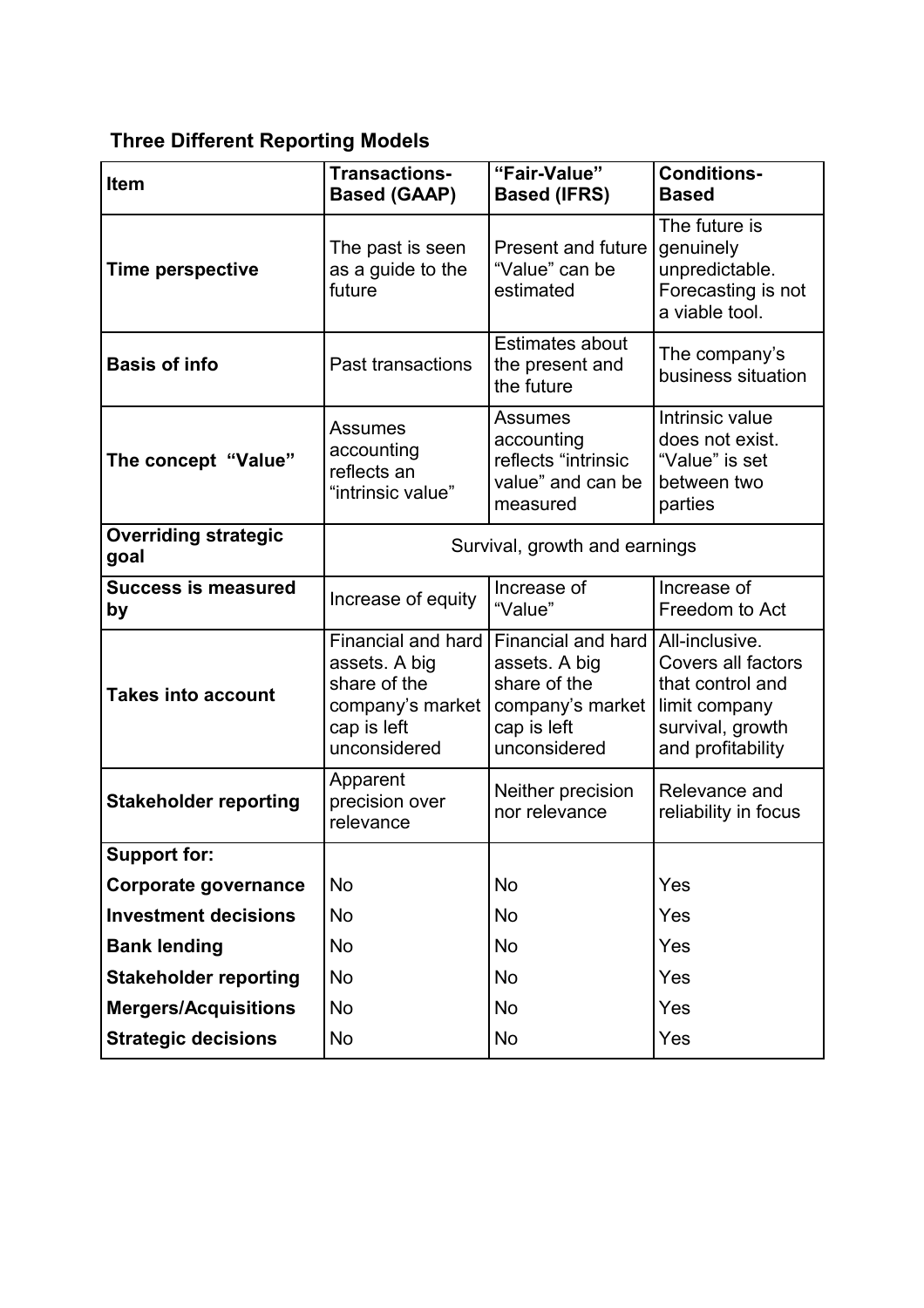## **Attempts to Regain Confidence**

How can anyone expect legislators and the financial community to enjoy confidence, when the general public will realize that much of our legislation and regulatory system is based on meaningless data? How will they react, when they realize that much of the information they are served about companies they have invested in is useless or based on intellectual misconceptions?

An addiction can be defined as use of a substance that may in itself be a good thing for purposes or in quantities that incur risks. Most of us are aware that addiction to tobacco, alcohol or drugs has substantial health risks. By the same token, misguided or exaggerated use of accounting has substantial risks for the health of the global economy.

#### *Financial reporting has one, and only one, legitimate role: to register past business transactions. All efforts to use financial data for any other purposes are misguided. They lead to accounting addiction and to an increasingly unstable global economic system.*

Attempts to regain confidence must start with some basic agreements:

- $\triangleright$  Accept that financial reporting will never be able to contribute more than marginally to the basis for resource allocation decisions! We must leave the financial "box" if we want to regain confidence!
- $\triangleright$  Solve the Value Mess! Agree on sensible definitions of various kinds of "Value".
- $\triangleright$  Accept that Value is a perception, created in the minds of involved and interested parties, not an objective quality in "the thing as such".
- $\triangleright$  Respect the law of nature that the future is genuinely unpredictable!

#### *We must liberate ourselves from the tyranny of financial information!*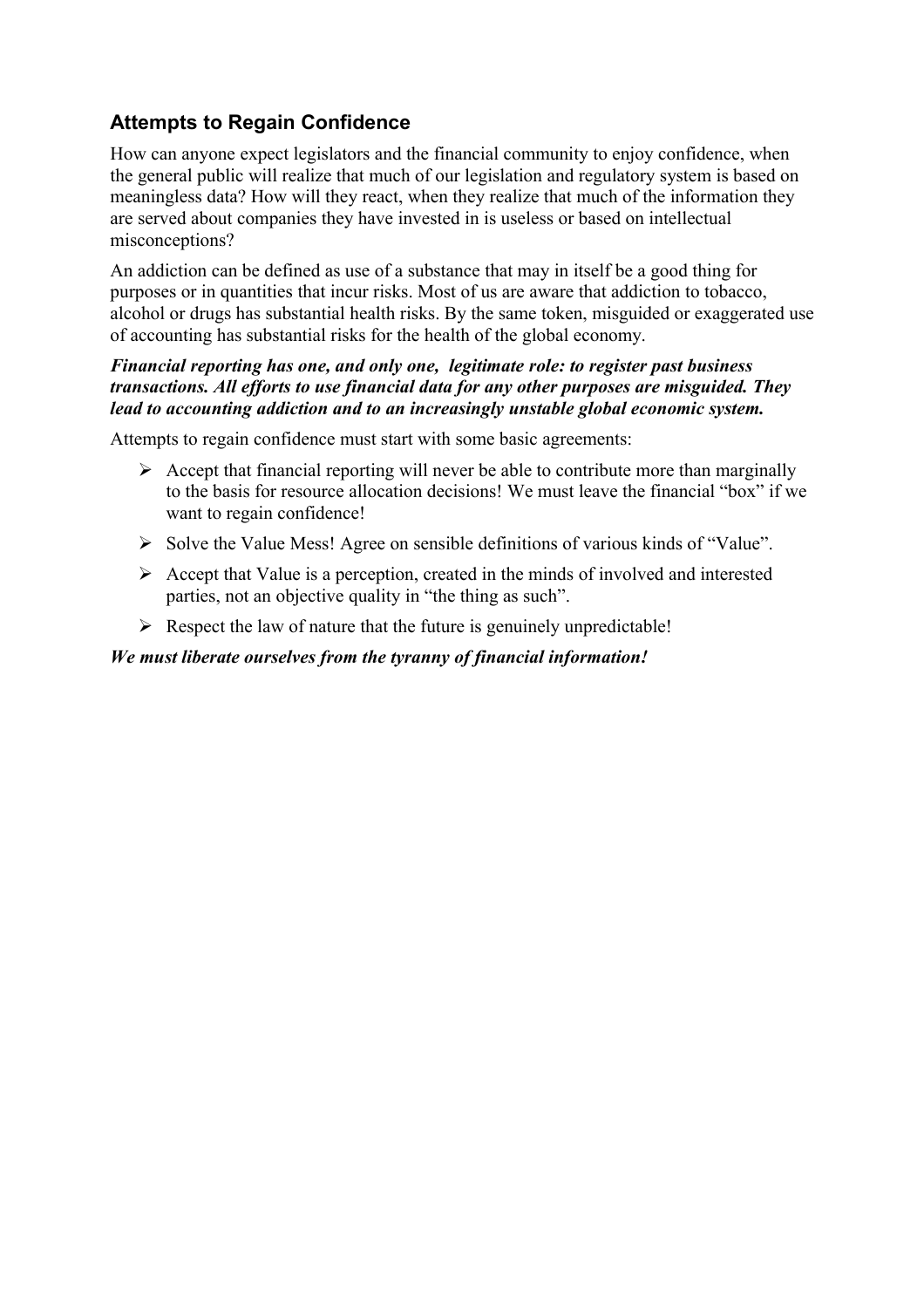# *Part II. Where Do We Go From Here?*

## *The big changes we need to make are…*

- 1. Step away from the partial reporting system that financial reporting represents, and build a more all-inclusive business-based reporting system that takes into account, literally, more of today's relevant drivers of company performance and success
- 2. Step away from the rear-view perspective of accounting-based data and build a reporting system based on present, as much as possible real-time, data that shed light on *present conditions* for company success or failure.

#### *This calls for an entirely new approach in business reporting, as far from di Pacioli´s 500+ years system as Einstein from Newton, as Darwin from old creation myths, and as today's astronomy from that of Copernicus.*

Can it be done in practice? We will outline a system that works according to these principles, a system that has shown its worth in practice, over a period of 25 years, in 2.000 very different businesses, and in more than 20 very different countries.

#### *What we propose, in principle, is to replace the "past transactions" perspective of accounting data, with a "present conditions" perspective, that defines, assesses, and measures, important aspects in and around the company that have significant impact on the company and its business.*

We are not surprised that our drastic approach, while attractive to many who begin to realize the dangers of addiction to an irrelevant, unreliable system, is also a red flag to the defenders of the old school.

Yet, even in the massive wall of resistance, from the practitioners, perhaps surprisingly, rather than from academics, there are now voices that call for a new approach. Perhaps the strongest so far comes from a very authoritative group, the CEOs of the six biggest global accounting and auditing networks. One of the six items on their must do-list in the executive summary of their important paper called "CEO Vision" (November 2005) states that we need:

*"A new business reporting model is developed to deliver relevant and reliable information in a timely way." (We could not have made a stronger claim.)*

## *A new business reporting model …*

A **new** model – not a brush-up of the five hundred years old transactions-based model we still live with.

#### A **business reporting model** – not a **financial** reporting model.

*…is developed …*

Something that calls for a new, creative approach, not a rehash of old ideas.

*…to deliver relevant and reliable information …*

Not the financial information which we know, from many scandals, not to be **reliable**, and which, in today's economy, turns less and less **relevant**, since an increasing share of the factors that influence and drive a company's development, are outside the financial sphere. *…in a timely way.*

The reporting we use today, based on past transactions, is by nature focused on the **past,** which is not satisfactory to guide management and other decision-makers in a world of fast, unpredictable change.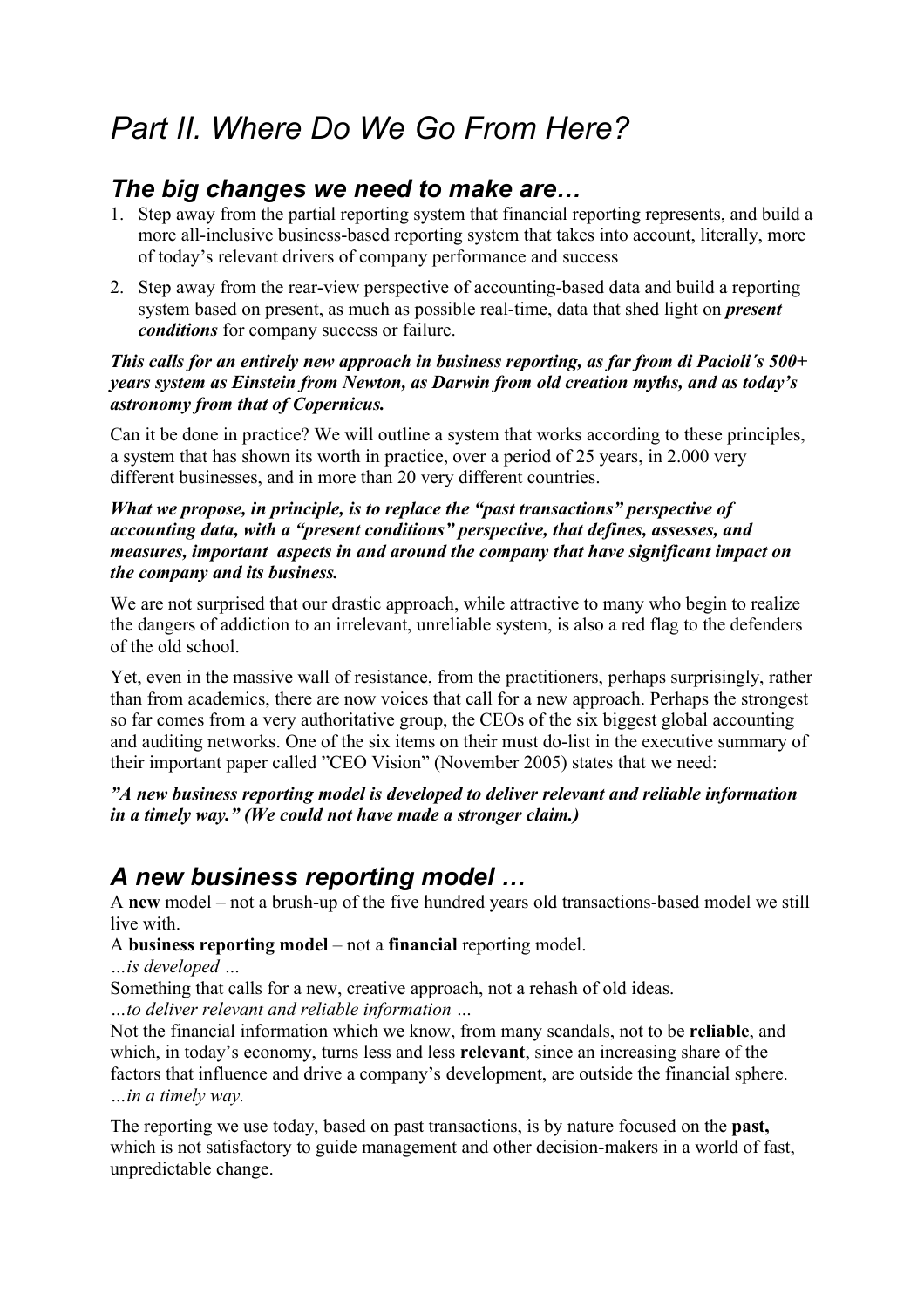We look forward with great excitement to the future moves from the six CEOs. Meanwhile, we are pleased to present a working system that meets the requirements put forward by the CEOs. It is called Baseline Reporting, and builds on four "Baselines" or four groups of business fundamentals.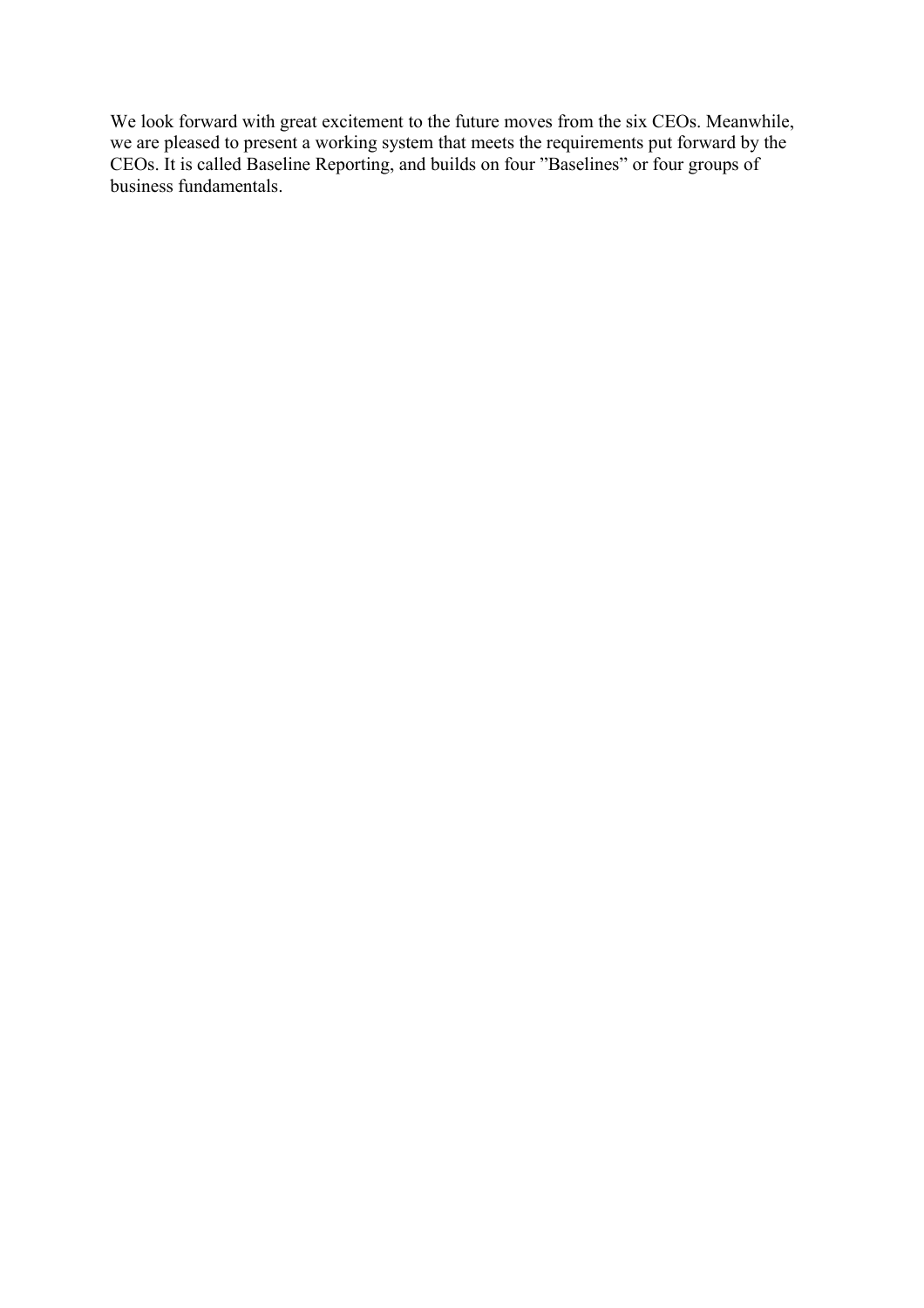## *Baseline Reporting – a complete business assessment and reporting system.*

Baseline Reporting is a system that focuses on the conditions the business needs to meet in order to be successful, rather than measuring past financial performance. In short, it does the following:

- $\triangleright$  It identifies the ways the company is supposed to earn its profits via the Business Mapping procedure described above.
- $\triangleright$  It identifies and measures all the important factors that limits the company's freedom to act.
- $\triangleright$  It measures the company's reputation among important stakeholders.
- $\triangleright$  It measures how strategically focused management is in their decisions concerning resource allocations.



Baseline Reporting is at the same time a tool for business planning, allowing management to leave systems based on prognoses of different kinds and focus on actions to be taken as and when the cash situation allows.

Baseline Reporting is also a system for Enterprise Risk Management on the strategic level.

And last but not least Baseline Reporting is a system for relevant and transparent information to all stakeholders including staff and potential partners of all kinds in order to gain confidence and at the end "license to operate".

## **Base 1: Business Definition or Business Mapping**

Most companies have several business areas. It is necessary to look at the separate business areas in order to get an opinion on the conditions for survival, growth, and profitability.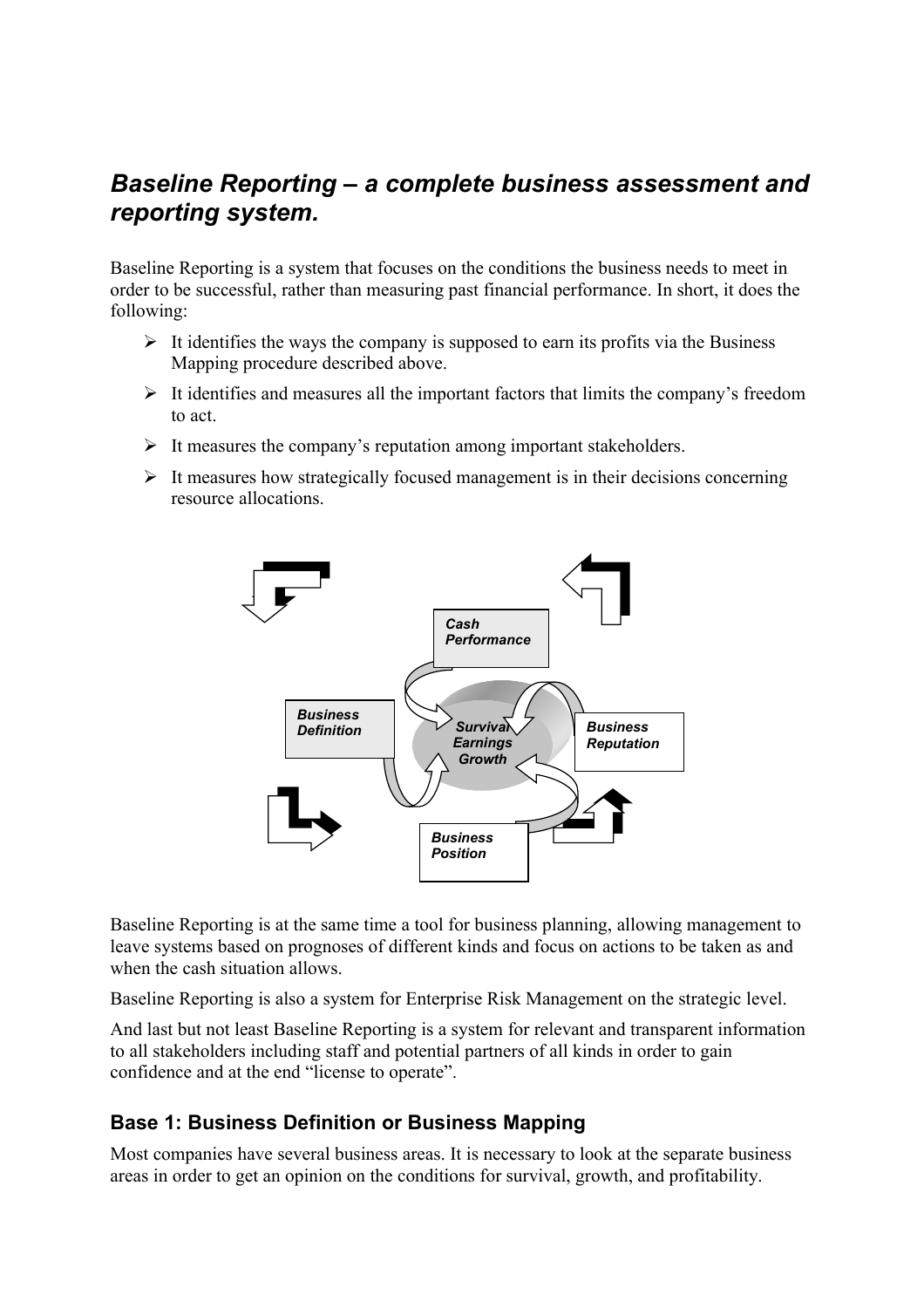A typical example of this was an international company producing, marketing, and selling the same products to the same type of customers all over the world, and satisfying the same need. The way of doing business was however so different in different parts of the world that it has four different business areas: Europe, Asia, South America, and North America.

The complexity increases as the number of target groups and needs increases. An extreme example of this was a small trading company in Scandinavia having almost the same number of business areas (35) as employees (42). Trying to run in all directions at the same time resulted in not moving at all.

A typical Business Mapping of a company involves the management team and takes normally four to six hours.

(The Business Mapping process is described in more detail in the Appendix)

### **Base 2: Business Position: RealBiz®**

Once the different business areas are defined the process to measure their respective freedom to act can start. This also involves the management team who has to arrive at an answer that all can agree to on all questions presented by the Internet based RealBiz® System.

Almost all these questions are factual and leave normally little room for different opinions. Such differences rather represent ignorance. The process under Base 2 is therefore highly educative and gives the management team a common view on where the company stands.

The RealBiz® System selects by itself what questions are relevant to pose, as it gradually learns the special circumstances of a particular company. It phrases the questions using bodycopy and input earlier in the process. It also phrases the alternative answers, so the users should only agree to what alternative they should go for.

Once the answer is entered it is validated by the RealBiz® System so that it is not contradictory to any other information previously entered. Then it makes certain calculations and points at the next question to be posed. The process goes on until the system declares that it has all the information it needs.

At any point in the process a RealBiz® Check List can be produced to document what answers were asked, what answers and comments were entered.

As soon as the last question is answered the RealBiz® System automatically makes a diagnosis and produces a report with all the graphs presented in the Appendix and explanations to how the system has arrived to its conclusions.

It not only shows the situation of the individual business areas but also a consolidated picture of the company as a whole. If this situation is worse than the individual business areas it is a sign of a risk accumulating strategy, if it is better the strategy is risk spreading.

This Internet supported process normally takes a full day to accomplish. The physical entering of data takes only minutes so the vast majority of the time is used by management to arrive at unified answers to all questions.

#### **The RealBiz® Strategic Seminar**

When the Baseline Reporting system is used for business planning a second phase of Base 2, the RealBiz® Strategic Seminar takes place. Its purpose is to arrive at feasible actions to improve the freedom to act, the conditions for survival, growth, and profitability.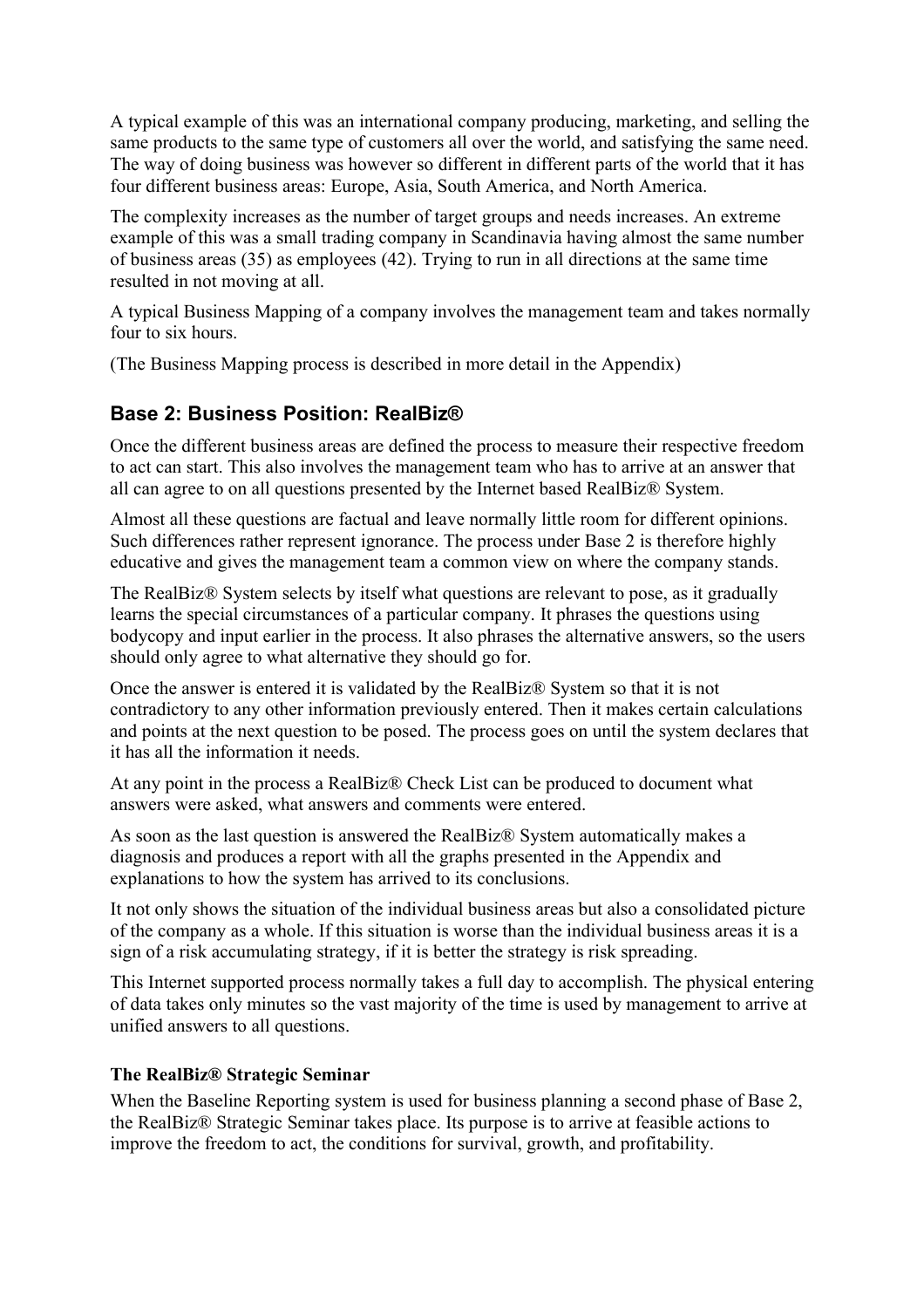The strategic seminar lifts all the individual aspects pin pointed by the system as important to the freedom to act of the company. Three questions are then posed to the management team for each aspect:

- $\triangleright$  How can we eliminate the threat?
- $\triangleright$  How can we reduce company's vulnerability to this threat?
- $\triangleright$  How can we reduce the probability that the threat realizes?

The answers to these questions are noted and the proposed actions are then prioritized. The actions are also given an identification in the book keeping system to be used in Base 4, see below.

(The computer-supported RealBiz® process is described in more detail in the Appendix)

### **Base 3: The SMART Dashboard**

SMART stands for "Stakeholder Management and Reputation Test".

Base 2 is all about impacts from single factors or stakeholders. But what happens if many members of a group of stakeholders arrive at the same conclusion? This could also have an important, positive or negative impact on the company's development.

We have identified five important groups of stakeholders that almost always have a possible important impact on the company. This list can be completed with other stakeholder groups that the company has an important relation with.

The five prioritized groups of stakeholders are:

- **►** Customers
- $\triangleright$  Employees
- $\triangleright$  Investors
- $\triangleright$  The Public
- $\triangleright$  The Management

There are certain standard questions posed to the members of these stakeholder groups allowing for different interpretations of the results. It can be a benchmarking process in case the company has the corresponding information from competitors, or measurement of progress when compared to previous results, or finally a measurement compared to target indicators in a company development project.

When performing Base 3 the company normally uses external companies specialized in measuring company relations or uses Internet based measurement instruments.

#### **The SMART Seminar**

As in Base 2 there is a similar seminar performed where the management identifies actions to be taken to improve the situations where the company gets less favorable scorings and to secure their good scorings. Also these actions are prioritized and given an identity in the book keeping system.

#### **Base 4: Cash Use – The Ultimate Tool to Measure Management Performance**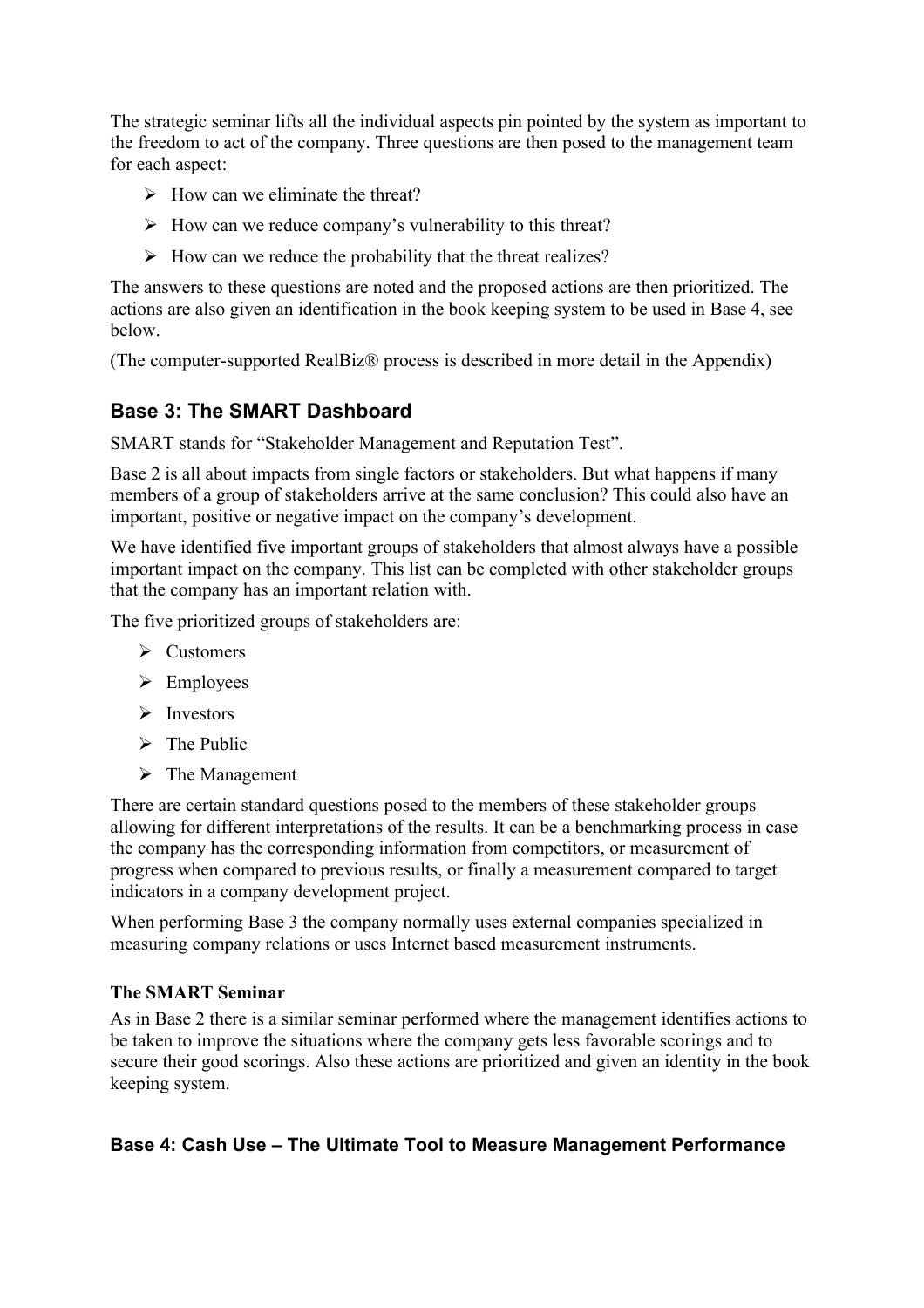This part of the Baseline Reporting system is a control instrument to be used by management and the board to verify the quality of their work. It measures how well the cash that is available to them for company development is spent, i. e. spent to support the defined strategic priorities. An information indeed longed for by outside investors and others.

Three KPIs (Key Performance Indicators) are identified as measurement on management and board performance.

- **Direction** Shows which business areas get most funding.
- **Focus** Shows to what extent the cash available is used for actions prioritized in Base 2 and 3.
- **Charge** Shows how much of the cash available is saved for later (major) actions.

## *Many Purposes – One Process*

It is obvious to any reader that the use of Baseline Reporting system consolidates the business reporting, business development, risk management processes, and management training in strategic issues into one single process. There is no need for data transfer from one system to another. It is therefore highly rational to adopt such system as a management tool.

When companies adopt Baseline Reporting the demand for financial reports ought to diminish. They could therefore be allowed to run a simplified financial reporting system without advanced cost matching and periodization and other non-transaction value changes. This would reduce the costs for the traditional reporting a lot. The errors induced ought to be insignificant in relation to present standards given the blindness of the financial reports to the important factors controlling the company's development.

## *Mergers and Acquisitions*

There are other processes in management that need to be improved. One such is the Mergers and Acquisition procedure. We have witnessed many disastrous examples even among big and well managed companies that have used all possible, but traditional, tools to evaluate the deal before it was carried through. The bad results are also countless when companies have acquired seemingly similar companies in their own industries. The low rate of success, <25%, shows clearly that present tools are insufficient.

We therefore want to show how the tools in Baseline Reporting can be used when selecting target company and assessing its price.

### **Is it the Right Partner?**

To verify that the target company is the right one to acquire one utilizes a three step process:

- 1. Use the existing Base 2 analysis of the acquiring company to establish the strategic issues that need to be solved, and to monitor the present Biz-index.
- 2. Analyze the target company as is and identify its strategic problems and measure its Biz-index.
- 3. Make a pro forma analysis with the two companies together. Did the merger solve both companies' strategic issues? If yes the Biz-index of the pro forma analysis should be higher or at least as high as both of the individual companies.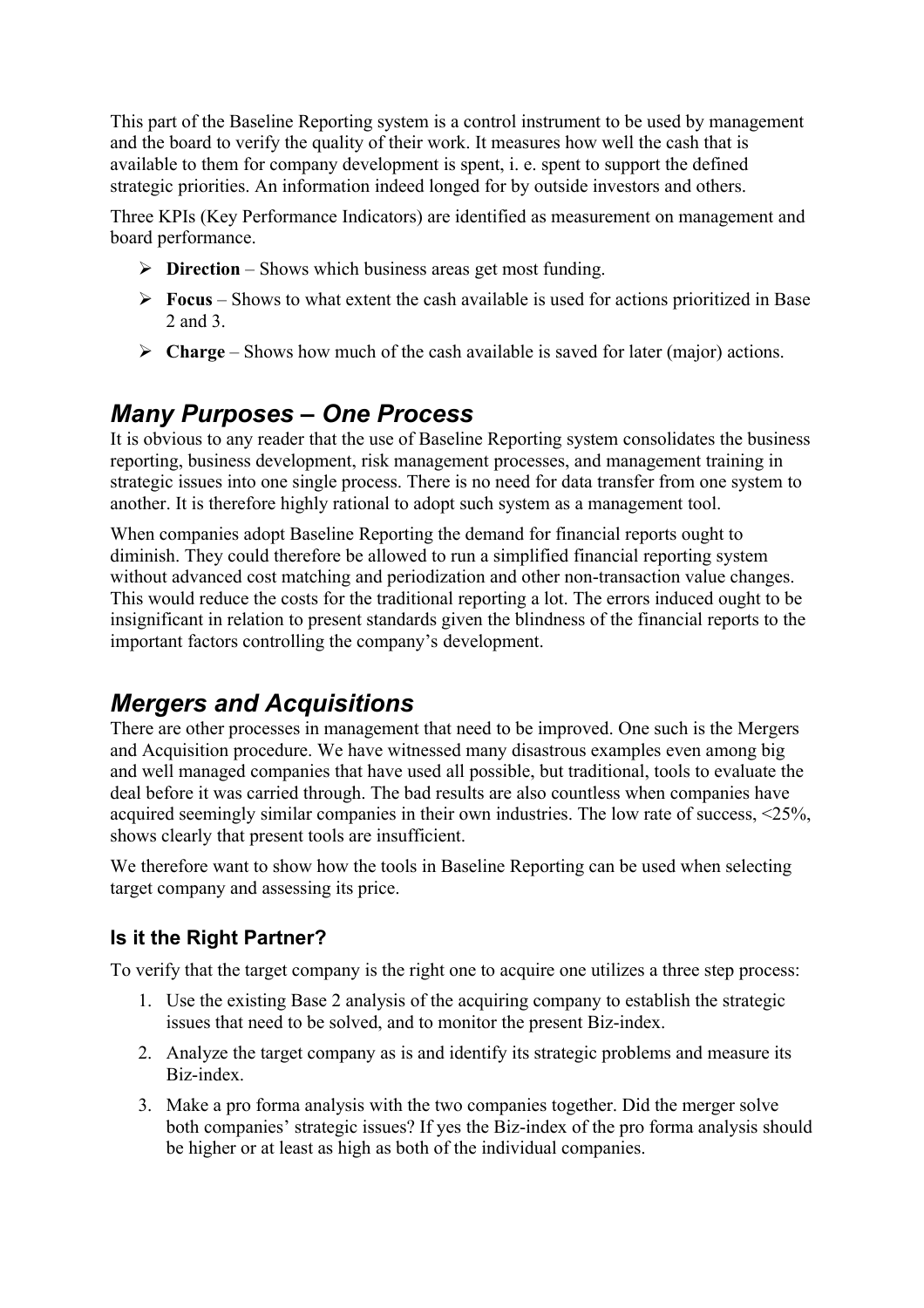If this is not the case then it is not a good deal, one has given up some of its freedom to act in order to improve the situation of the other. This is to nourish future problems.

## **Is it the Right Price?**

The reason for a lower Biz-index of the pro forma analysis than the acquiring company's could also be too high a price of the target company thus weakening the financial strength of the acquirer. In such situations the RealBiz® tool can be used to find out what price level is acceptable by using "what if" analyses.

## *Enterprise Opportunity Management*

Many may think the Baseline Reporting is focusing on potential threats and problems and not on opportunities. This is a misunderstanding.

An opportunity is a business area with high freedom to act and a guesstimated high market growth for the nearest future. If the conclusion is that the freedom to act is above +2 and the anticipated market growth is high there is a good investment opportunity.

## *Credit Allowance*

We have previously criticized the Basel II Accord using irrelevant data in the credit allowance process. In fact the banks rely far too much on financial data when giving credits to companies and therefore increase their own vulnerability in rapidly changing markets. Banks need to include assessment of the companies ability to pay back the loans based on relevant data, that are not financial, as has been proven above, but rather a measurement of the borrowing company's ability to survive, grow, and be profitable, i. e. its Freedom to Act.

## **A Call for Civil Courage to Challenge Management by Tradition**

We are very well aware of that this text is highly controversial. Only a person outside of the normal financial market but with enough experience and a personal freedom to act can be able to tell some sometimes harsh truths that highly respected persons have disregarded or misunderstood or simply never thought about.

We have presented the whole or important parts of the above text for thousands of persons of all categories in the business world. So far no single person has proven that our ideas are wrong. Many stop arguing when they realize the reality. Sadly enough they feel that they have to continue with business as usual, a typical ostrich policy and lack of civil courage.

It is however encouraging that there is research work for a doctors degree in economics going on at the Swedish School of Economics in Helsinki, Finland, by Mr. Hannu Ritvanen contributing to academic verification of the ideas.

## *The COIMBRA Initiative*

Hans V. A. Johnsson has also initiated the COIMBRA (the Coalition for IMproved Business Reporting and Analysis). It has as goal to act as a sparring partner to different organizations that look for an improved business reporting and to suggest reporting models based on intellectually sound principles and that result in relevant information from a user's point of view.

Anyone who wants to join is welcome to register with coimbragroup@aol.com.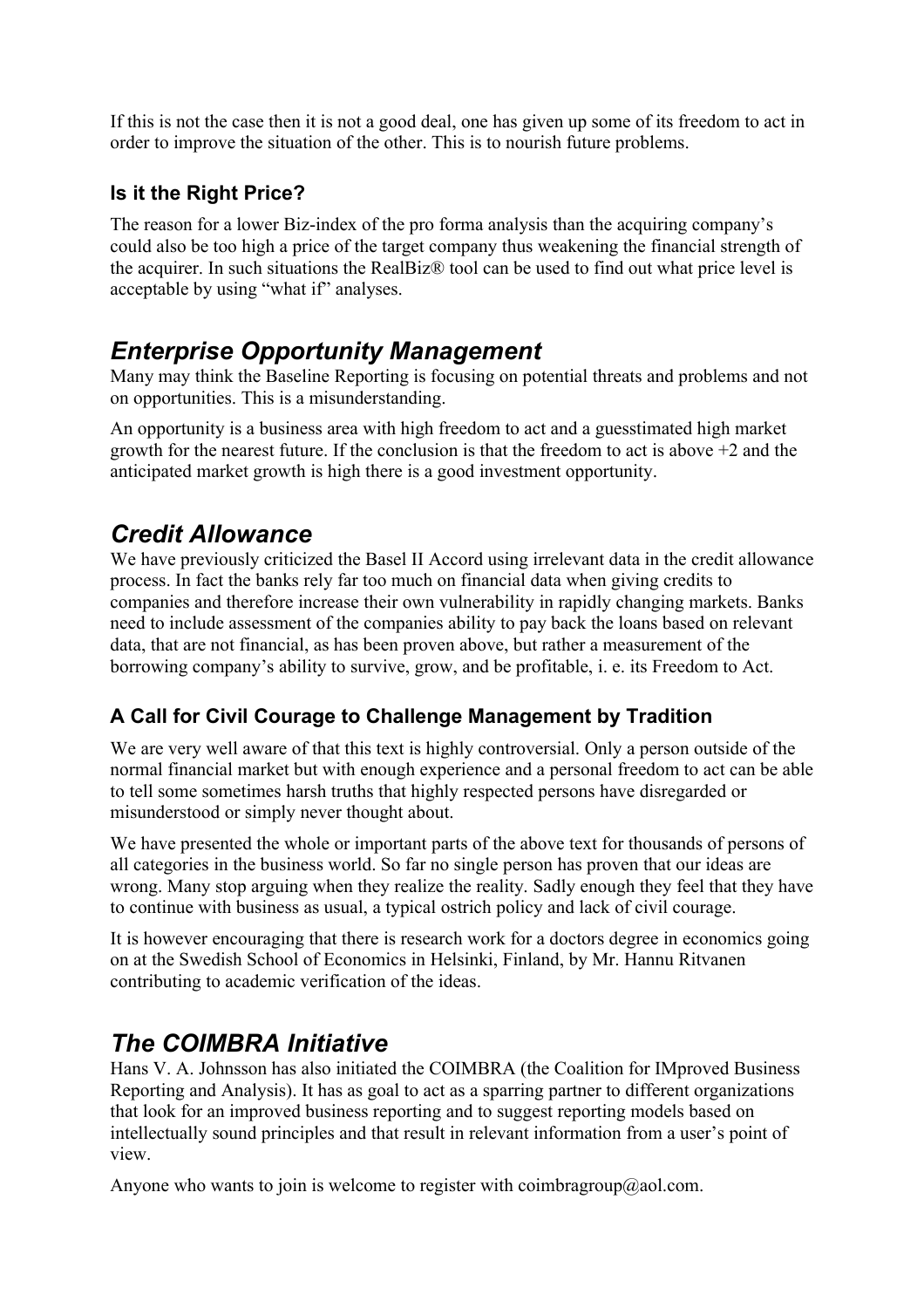## *The Special Responsibility of Schools and Universities*

It is obvious that a major change of the present situation has to start at schools and universities. Apart from the School of Economics in Gothenburg, that arranged a panel discussion on the subject, most universities seem unaware of most of the lack of usefulness of financial reporting and to the best of our knowledge have not been able to produce any serious new ideas on how an all-inclusive business reporting model should look. We hope we are wrong on that statement.

Please regard this as a contribution in the spirit of Coimbra.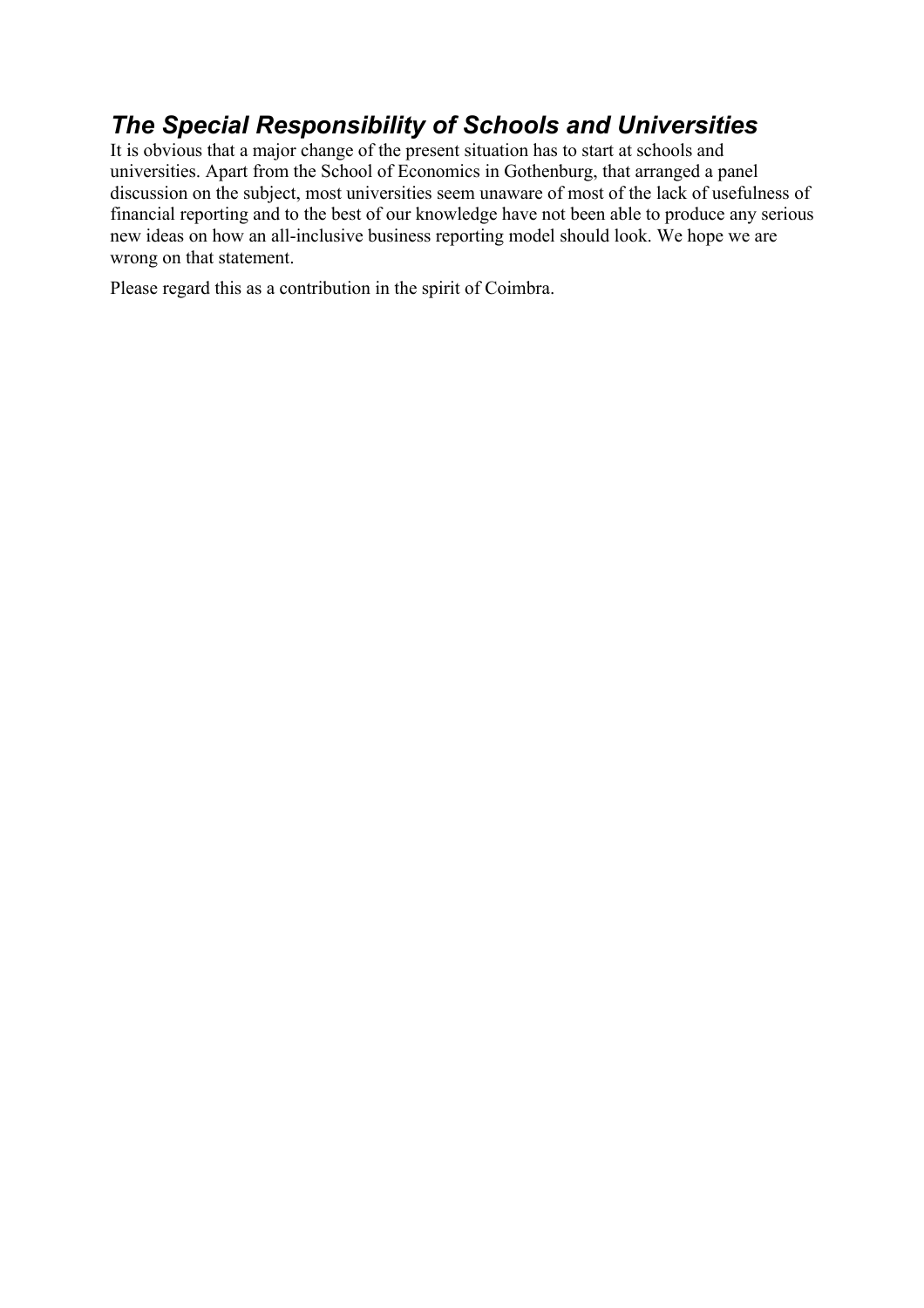# *Appendix:*

## *Business Mapping*

In order to be able to judge the conditions for a company to earn money one must know how it is supposed to do so. This requires a definition of its business idea. This is done in a multiple question process arriving at a distinct definition of the general market conditions. Sometimes to the surprise of the management, most companies have several business ideas.

These business ideas, business areas or market segments are defined by the following factors:

- 1. Target groups.
- 2. Products and services.
- 3. The need the target groups satisfies when buying the products/services.
- 4. Geographical focus of the business.
- 5. Who at the customers make the final decision to buy?
- 6. In what situation is the decision maker when he or she decides about purchase?
- 7. Are the customers end users or not?
	- a. In case of "not", who is the end user?
- 8. **Generic Competition** Can the target group refrain from satisfying their need under at least one year?
	- a. If "yes", what are the best arguments the company uses to make the target group to prioritize this need before other needs?
- 9. **Substitute Competition** Can the target group satisfy the need using another method that the company uses?
	- a. If "yes", what method?
	- b. What criteria does the target group to select among the available methods?
	- c. Who is the most severe competitor using another method?
- 10. **Direct Competition** Can the target group buy from another supplier than the company?
	- a. If "yes", what criteria does the target group use to select among the suppliers?
	- b. Who is the most severe direct competitor?
- 11. What competencies and resources does the company need to be successful in the different sorts of competition?

Using this method one arrives at clear understanding of what different market conditions a company meets in its different activities.

## *RealBiz®: an Outlook, a Tool, an Internet Service, and a Way to Reach Consensus in the Management Team*

As described in the chapter "Background and History" RealBiz® is an Internet based service to identify and assess all factors that influence the company's ability to survive, grow, and be profitable.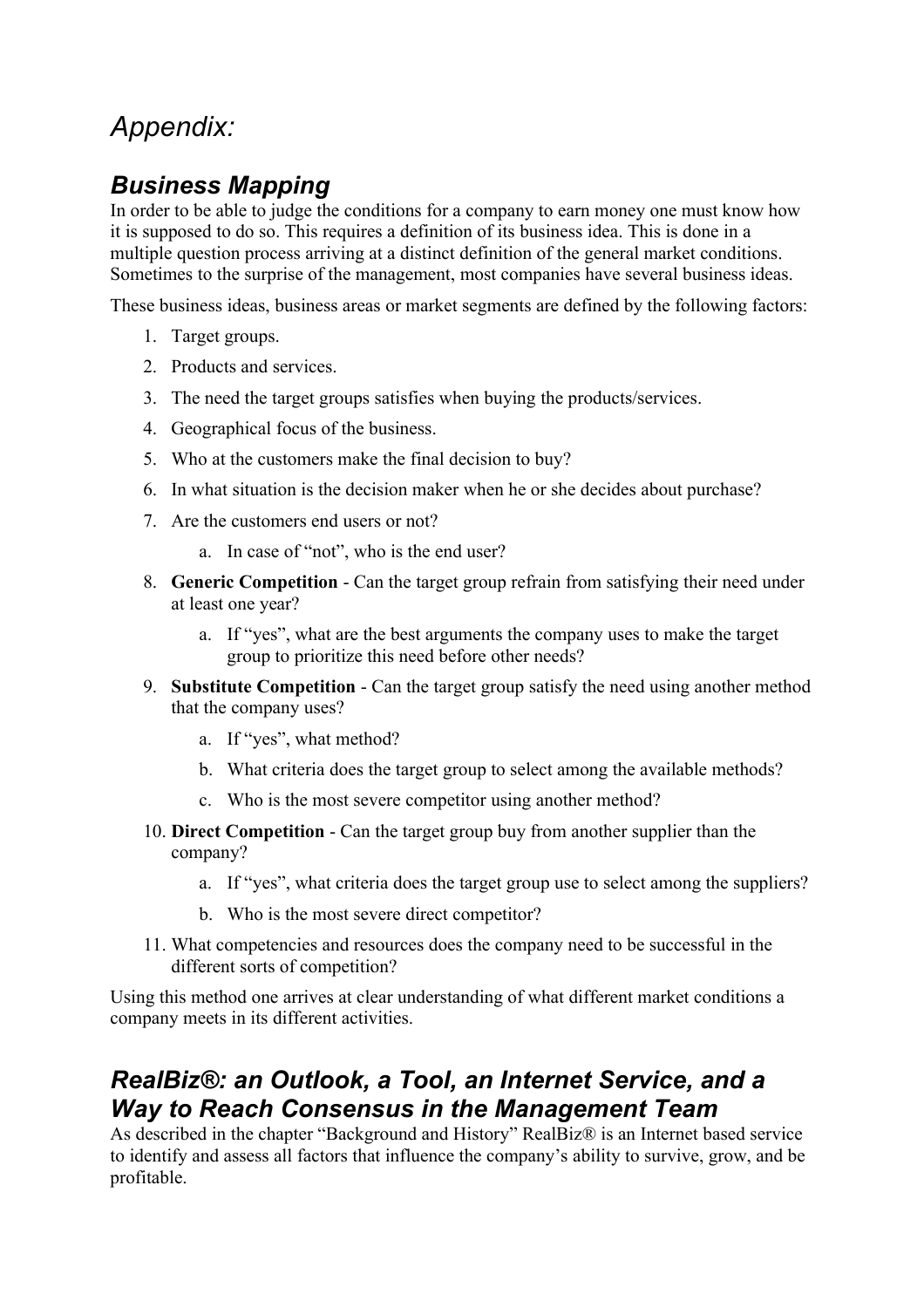## **A Different Definition of the Concept "Company"**

The liberation from the belief in the benefits of financial reporting allows us to define a company in a way that is more in line with the characteristics of the fourth economy. Instead of looking at a company as a self-contained legally defined box, we consider a company a node in a wide-spread network.

A node that all interested parties and some other factors connect to, to make the exchange possible. This means that stakeholders like staff, management, and board are considered external parties. They are individuals able to influence the company's development as well as customers, competitors and all other factors.

### **All Living Entities Live From Their Environment**

We have stressed some basic truths impossible to shut one's eyes to in the text above. They have formed a floor plan for the development of new management tools for unpredictable times together with a few more truths. One such is that all living entities live from their environment. This is also valid for companies.

Still another one is that the environment is always bigger than any company.

This approach opens a possibility to assess a company by looking how well it is adapted to the environment, that has the power and ability to control the company's development. The thinking is parallel with Darwin's theses for species in the nature.

## **Relationships**

Since a company lives from its environment it must have an exchange with it. This exchange is realized via relationships between the company and the different environment factors. Based on more than 20 years of experience we have found that we need to define 31 groups of such factors.

| Perspective | Stakeholder/Environment<br>factor | <b>Definition</b>                                                                                                                                     |
|-------------|-----------------------------------|-------------------------------------------------------------------------------------------------------------------------------------------------------|
| Market      | Customers                         | Pay with their own money and have a free<br>choice of supplier.                                                                                       |
| Market      | Direct competitors                | Sell similar products/services as we do.                                                                                                              |
| Market      | Substitute competitors            | Satisfy the customers need with another method<br>than we do.                                                                                         |
| Market      | Generic competition               | The competition for the customers<br>discretionary buying power. This is when the<br>customer can refrain from satisfying the need<br>we try to meet. |
| Market      | Suppliers                         | Sell goods or services to us.                                                                                                                         |
| Market      | Agents                            | Sell our goods or services and gets remunerated<br>by commissions.                                                                                    |
| Resources   | Board                             | Controls the company from a strategic point of<br>view and delegates the operations to the<br>management.                                             |

They are: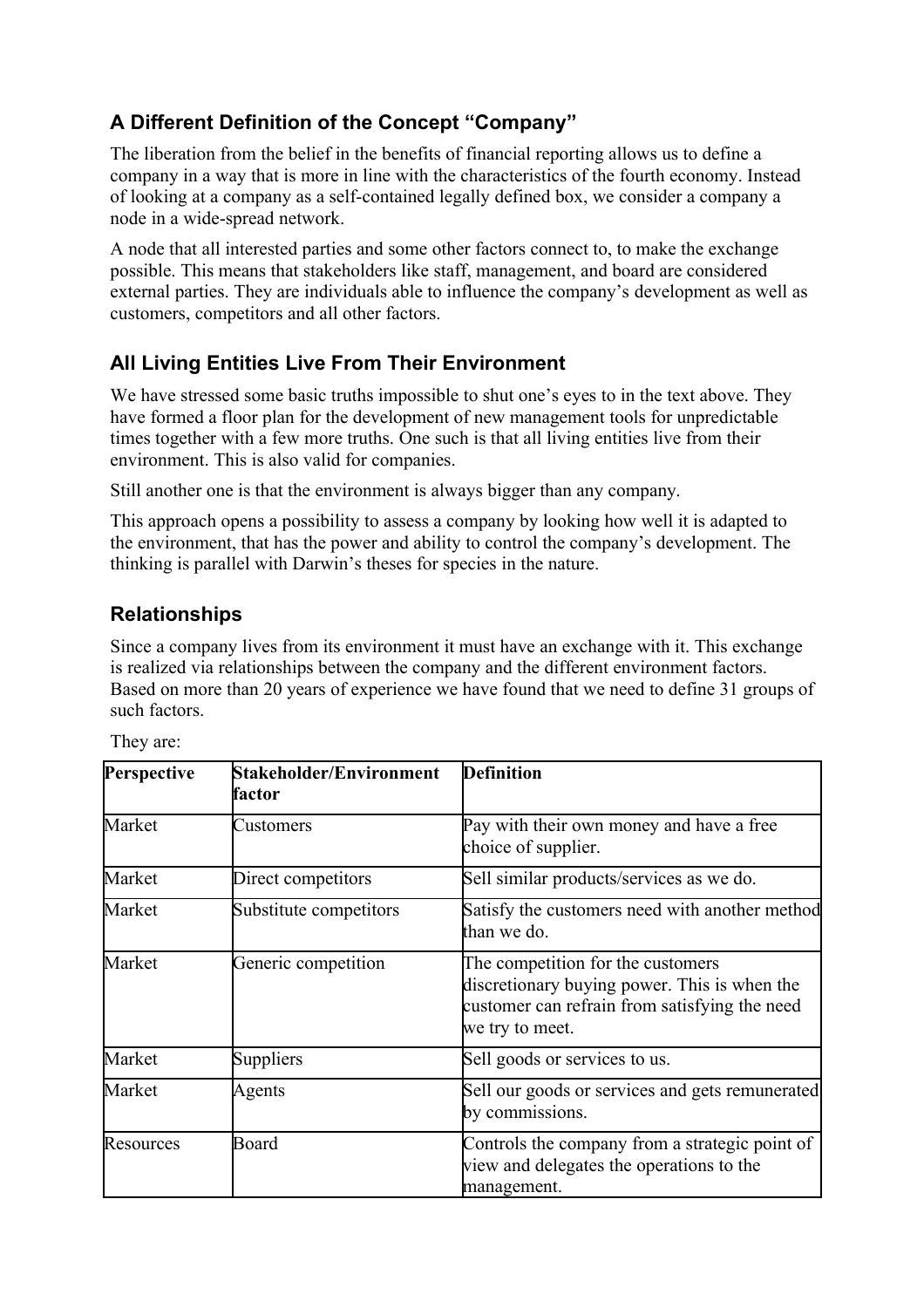| Resources                       | Managing director                    | Runs the operations of the company.                                                                                                 |
|---------------------------------|--------------------------------------|-------------------------------------------------------------------------------------------------------------------------------------|
| Resources                       | Staff                                | Key personnel who contribute with something<br>that is important to the company and who are<br>hard to replace.                     |
| Resources                       | Holders of patents and rights        | Hold the right to something that is important to<br>the company.                                                                    |
| Resources                       | Uninsured assets                     | Assets not covered by an insurance. Normally<br>accounts receivable and financial instruments.                                      |
| Resources                       | Creditors                            | Lend money to the company.                                                                                                          |
| Resources                       | Owners                               | Have invested in the company's equity.                                                                                              |
| Rules and<br>regulations        | Conflicts of interest                | Settled by the public sector.                                                                                                       |
| Rules and<br>regulations        | Rules controlling the demand         | Apply when the public sector prescribes the<br>need for our products or services.                                                   |
| Rules and<br>regulations        | Rules controlling the<br>competition | Apply when the public sector licenses the<br>competitors in a market. Ex: banks.                                                    |
| Rules and<br>regulations        | Rules controlling the supply         | Apply when the public sector regulate the<br>access to raw material or components.                                                  |
| Rules and<br>regulations        | <b>External environment</b>          | Rules controlling what emissions and other<br>influences on the nature are allowed.                                                 |
| Rules and<br>regulations        | Work environment                     | Rules controlling the staff's security and well<br>being at work.                                                                   |
| Rules and<br>regulations        | Interest rates                       | The rates that apply to incremental borrowing<br>of the company.                                                                    |
| Rules and<br>regulations        | Currencies                           | The effect in case of a depreciation of the<br>currency that the company uses for its reporting<br>in the country it is registered. |
| Rules and<br>regulations        | Support                              | Any form of direct support from the public<br>sector to the company. Ex: Credit guarantees,<br>special loans.                       |
| Rules and<br>regulations        | Infra structure                      | Limitations of the company's development due<br>to insufficient infra structure, such as roads,<br>energy supply et c.              |
| Rules and<br>regulations        | Legal structure                      | Limitations of the company's development due<br>to an unclear legal situation.                                                      |
| Rules and<br>regulations        | Political restrictions               | Apply when the business is dependent on the<br>political color of the regime.                                                       |
| Other<br>environment<br>factors | Mass media                           | The potential influence of mass media on the<br>company's development in case they would<br>start "digging into" it.                |
| Other                           | Pressure groups                      | Different actors, such as unions, Green Peace                                                                                       |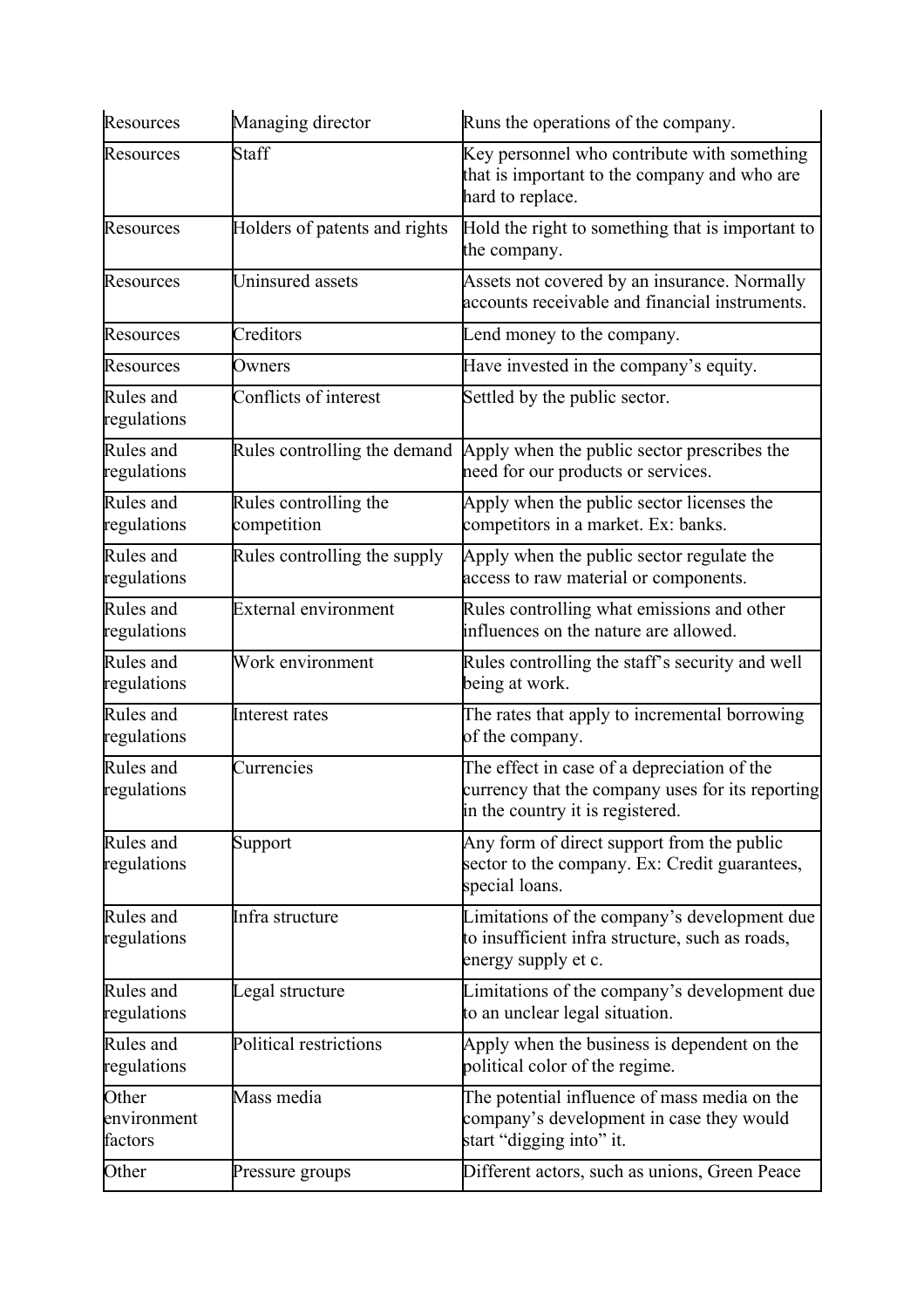| environment<br>factors          |                    | and other groups influencing the opinion.                                         |
|---------------------------------|--------------------|-----------------------------------------------------------------------------------|
| Other<br>environment<br>factors | External culture   | Cultural factors that may influence the<br>company's development.                 |
| Other<br>environment<br>factors | Corporate culture  | The impact on the company's development by<br>the corporate culture.              |
| Other<br>environment<br>factors | Season and weather | The impact on the company's development by<br>season and weather.                 |
| Other<br>environment<br>factors | Disasters          | The impact on the company's development in<br>case of fire, theft, or break down. |

The potential influence on the company by these factors can be identified by analyzing who "pulls the string", i. e. who has the power to influence the other.

It is interesting to note that there are only four types of relations between two parties. They come in two pairs: Dominance – Sub-ordinance (Underdog) and Alliance – Competition.

- $\triangleright$  Dominance means: The company has the power to apply its conditions for the exchange with the other party.
- $\triangleright$  Underdog means: The other party has the power to apply its conditions for the exchange with the company.
- $\triangleright$  Alliance means: The two parties gain from cooperation.
- $\triangleright$  Competition means: One party gains at the others' expense.

It is not enough to know the type of relation, we also need to know its strength, i. e. the potential impact in case the relation is broken or one party utilizes his force against the other. We have defined three classes of strength.

- $\triangleright$  Class 1: The potential impact is not very important.
- $\triangleright$  Class 2: The potential impact is serious but not fatal.
- $\triangleright$  Class 3: The potential impact is fatal.

We have now defined four types of relationships and three strengths. That makes 12 combinations.

| <b>Designation Meaning</b> |                                                                                                                         |
|----------------------------|-------------------------------------------------------------------------------------------------------------------------|
| C <sub>2</sub>             | Strong competition.                                                                                                     |
| U <sub>2</sub>             | The other party has the strength to hurt our business seriously but not fatally and<br>we can not do anything about it. |
| C <sub>3</sub>             | Competition on life and death.                                                                                          |

#### **Unfavorable relations**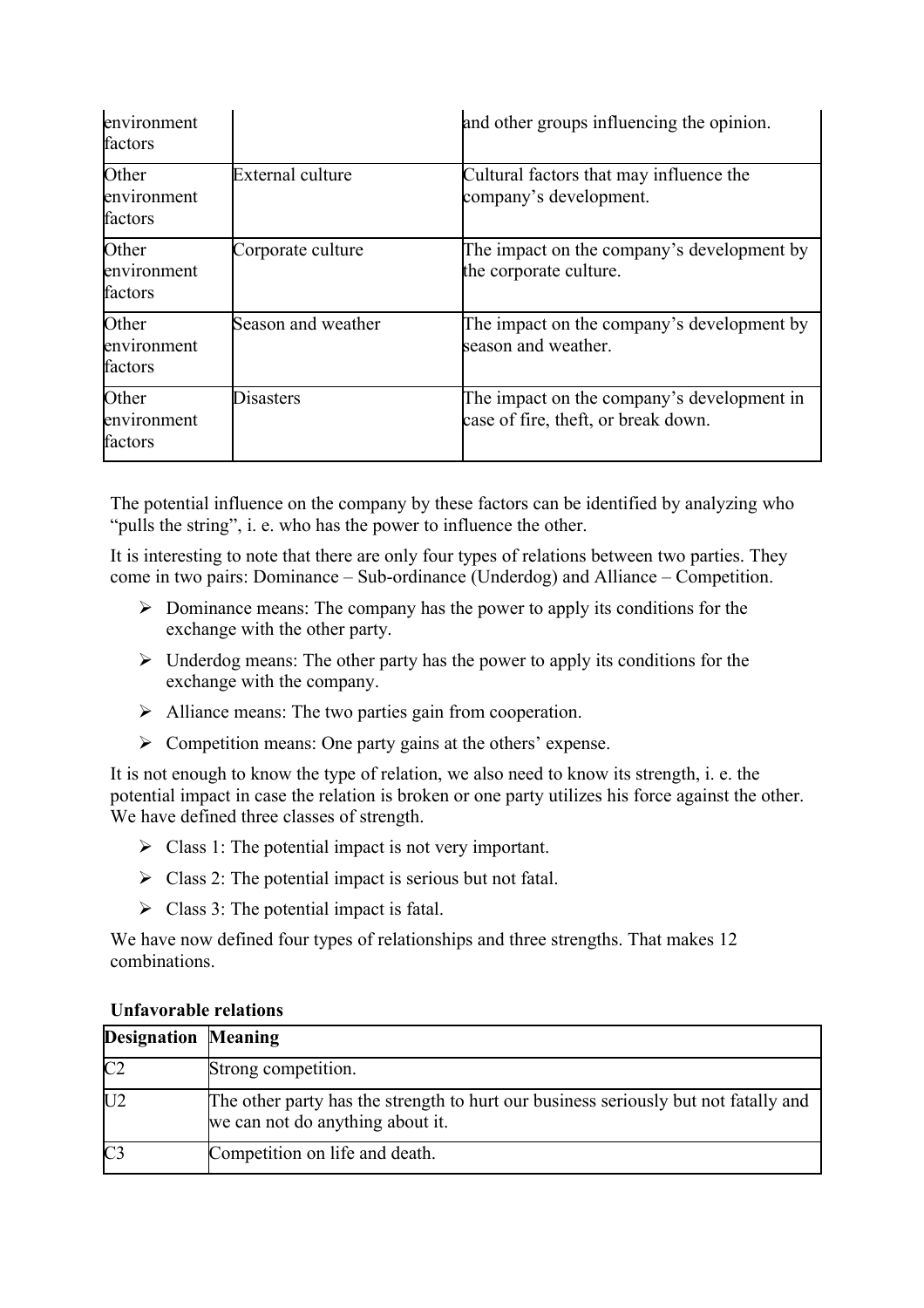| U3 | The other party has the strength to stop our business and we can not do anything |
|----|----------------------------------------------------------------------------------|
|    | about it. There is a latent bankruptcy risk.                                     |

## **Potentially unfavorable relations**

| <b>Designation Meaning</b> |                                                                                                                                                                                                                                     |
|----------------------------|-------------------------------------------------------------------------------------------------------------------------------------------------------------------------------------------------------------------------------------|
| A <sub>2</sub>             | The parties depend strongly on each other. In case the other party vanishes for<br>some reason the company remains strongly depending on somebody who does<br>not exist any more.                                                   |
| D2                         | The company has the strength to hurt the other party's business seriously but not<br>fatally and the other party cannot do anything about it. It can however be<br>expected to do whatever it can to get out of the company's grip. |
| A <sub>3</sub>             | The parties depend fatally on each other. In case the other party vanishes for<br>some reason the other party will die.                                                                                                             |
| D <sub>3</sub>             | The company has the strength to stop the other party's business and the other<br>party cannot do anything about it. It can however be expected to go to the<br>extremes to get out of the company's grip.                           |

## **Favorable relations**

| <b>Designation Meaning</b> |                                            |
|----------------------------|--------------------------------------------|
| U1                         | Unimportant dependency on the other party. |
| C <sub>1</sub>             | Weak competition with the other party.     |
| $\mathbf{A}1$              | Weak alliance with the other party.        |
|                            | Weak dominance over the other party.       |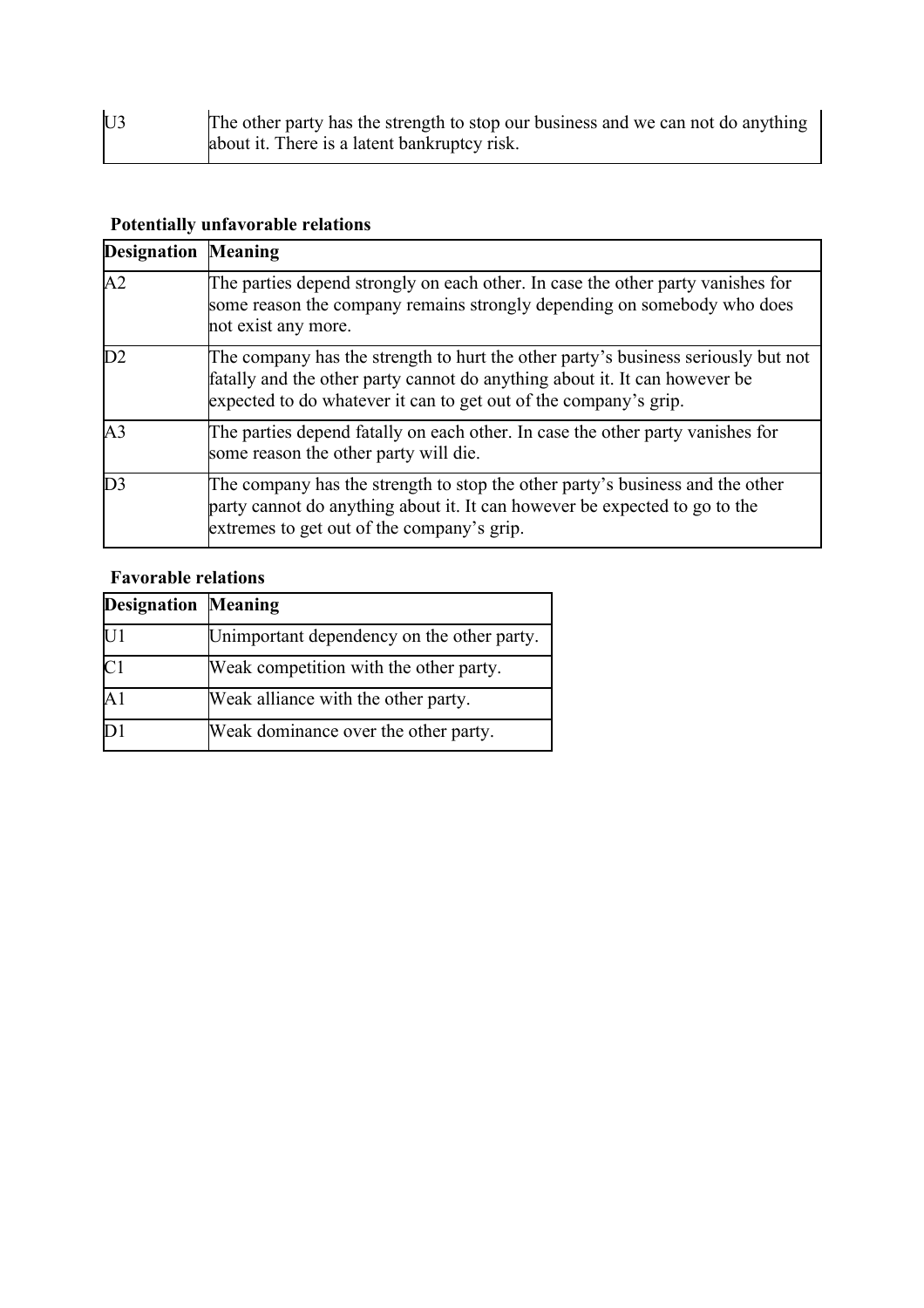### **The Business Position Diagram**

The exhibit below is a Business Position diagram showing the potential forces acting on NN Inc. The diagram should be read as follows:



NN Inc. is heavily but not fatally dependent on at least one customer. It has no direct competitors, i. e. competitors who do the same thing as NN Inc. It has however substitute competitors who satisfies the need of the customers using another method. That method is significantly better that the one NN Inc. uses. NN Inc is exposed to generic competition and the need that it satisfies is not very high on the priority list of the customers. It is also heavily dependent on at least one supplier. It dominates an agent totally. It has a normal weak alliance with the board and the managing director. None of the staff is a key person. All individuals can be replaced without any serious difficulties to the company.

The fatal vulnerability of NN Inc. is its fatal dependency on a holder of a patent who can, regardless of reason, withdraw the license. That would be the end of the company.

The biggest uninsured asset, in this case the biggest exposure regarding accounts receivable, is not serious to NN Inc. The company has a normal weak alliance with its creditors, but is heavily dependent on its owners, who have different purposes with their ownership.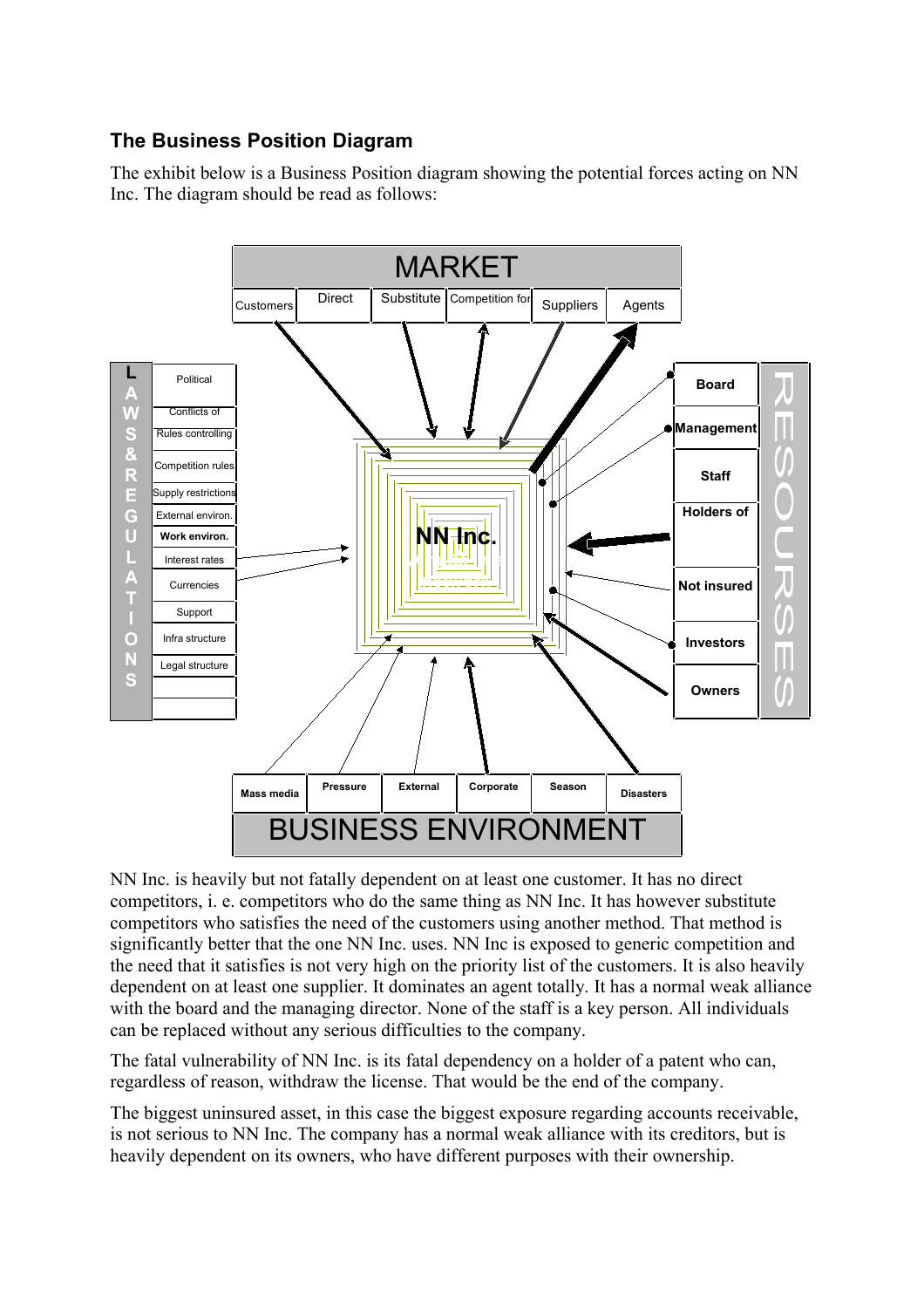A disaster, like fire, would be serious to the company despite insurance. There is no influence from season or weather on the business. But the corporate culture needs improvement, not to be a hinder for the development. External culture, Pressure groups, and Mass media may have only limited influence on the business.

The business is almost totally independent of influences from the public sector setting up rules and regulations, but there is unimportant influences from exchange rates and interest rates.

The RealBiz® System explains how it has arrived to these conclusions in an automatically written RealBiz® report.

### **The Realbiz® Kite**

The RealBiz® Business Position Graph contains a lot of information, especially when one reads all the aspects used by the system when drawing its conclusions. For reasons of comparison there is another graph called the Kite that looks like this:



The rhombus describing the sustainability of the business idea often looks like a kite. It should have as large and even wings as possible to fly also in weak winds. The kite should not be forced by outside factors into the red area. Then there is a weak point where the vulnerability could be fatal. In this case some factors in the market place and a fatal dependency on a resource used by the company describe fatal weaknesses.

## **Freedom To Act – The Ultimate Measurement of Power**

The dependencies on environmental factors influences the management's ability to arrive at the goals for the company. We therefore introduce the most important factor controlling its ability to survive, grow and be profitable, its Freedom to Act.

A high Freedom to Act means that the conditions for the company to arrive at its goals in an effective and ethical way are good. A low Freedom to Act means that there are many obstacles on the way that may hinder the company to achieve its goals.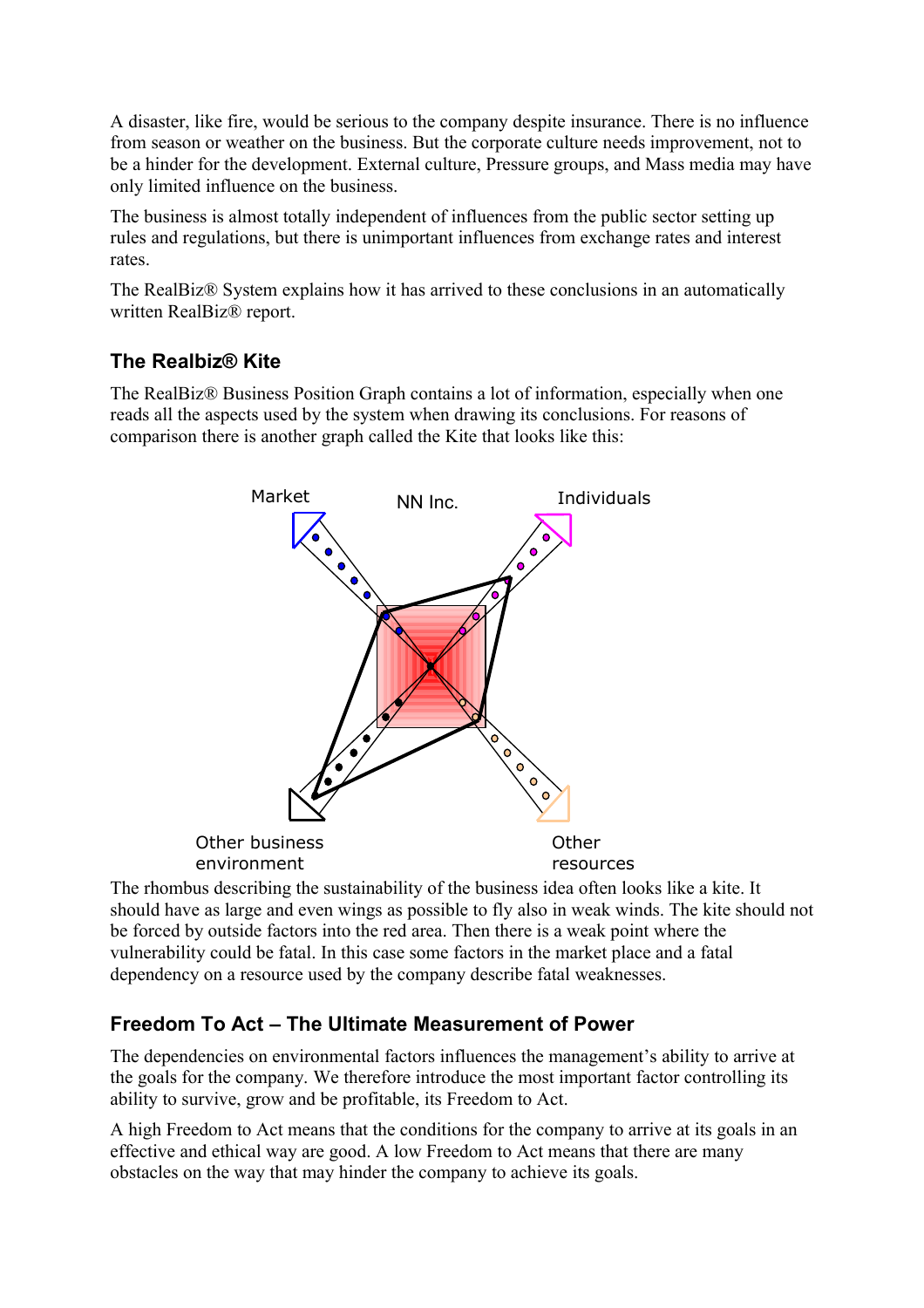Freedom to Act is fundamental for a company's:

- $\triangleright$  **Survival** Since no single factor can threaten its business.
- **Growth** Since Freedom to Act means many alternative developments and power to grab opportunities
- **Profitability** Thanks to the "Power of Good Bye", i. e. having a stronger negotiation position than a counterpart with lower Freedom to Act and using it to enforce the wanted terms.

Freedom to Act is a significant measure of a company's conditions for development.

It is possible to run a company with a low Freedom to Act and be successful thanks to luck that none of the serious threats has materialized yet. Sooner or later those factors will however hit the business and destroy all or most of what had been achieved. It is just a question of when.

A well communicated Freedom to Act means value to a beholder, since it contains the three most important factors a he or she assesses!

Freedom to Act is the most important factor to consider by the board when making important decisions. The rule is to maintain or increase the Freedom to Act of the company.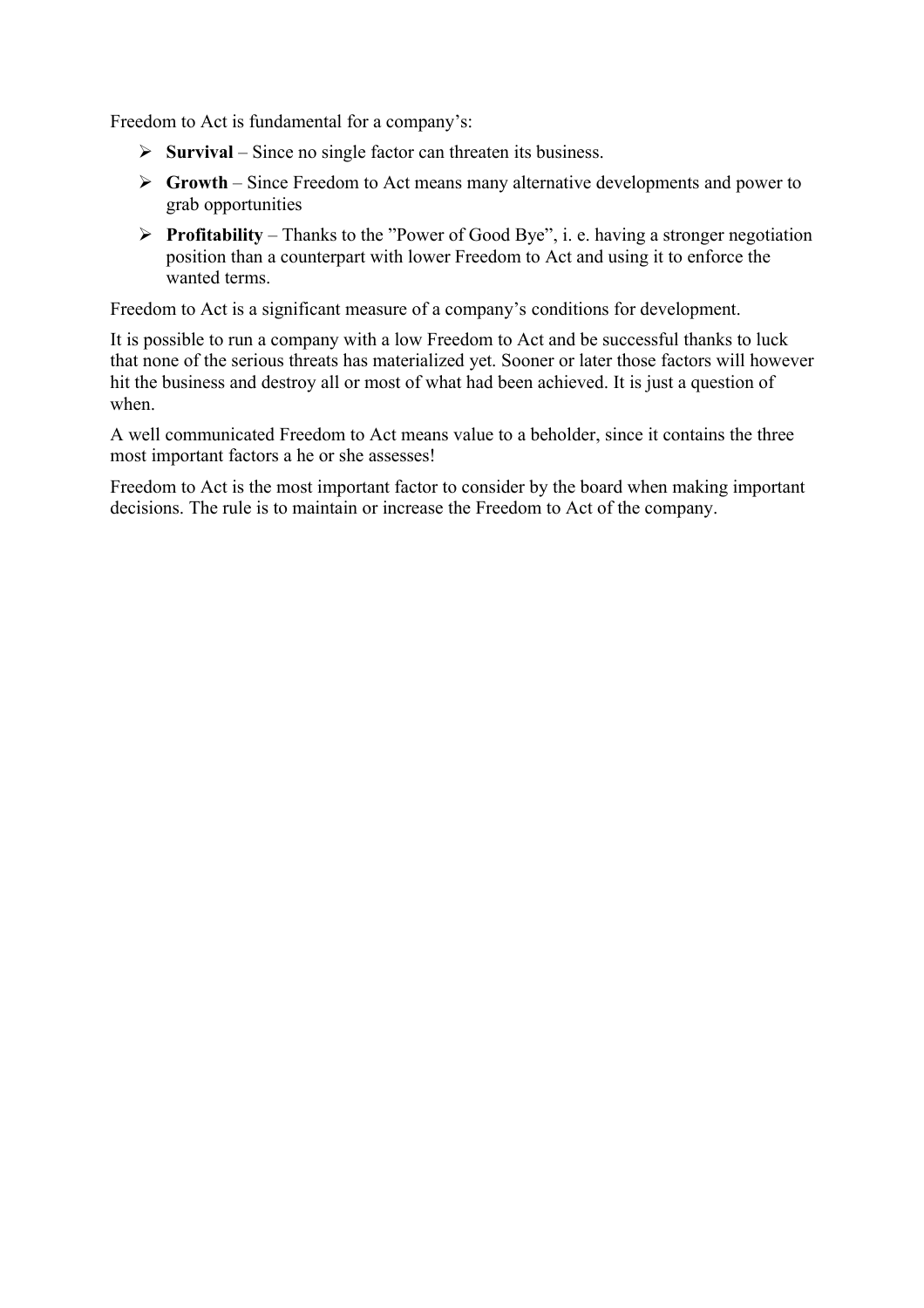### **Biz-index**

Many of our customers have demanded an even simpler way to describe the Freedom to act of the company, to be able to make simple comparisons over time or between for example different investment alternatives.

Then the RealBiz® Biz-index was developed to satisfy this need. The RealBiz® Biz – index is a number varying from  $-6$  to  $+6$ .



–6 represents the worst possible situation of a company. No freedom to act at all. No business has so far never reached such a bad rating. They always die on their way "down the drain". At the other extreme, +6, we have so far registered three business areas of about 2000 analyzed with the very best rating, but never an entire company.

As can be seen in the risk classes there is a sort of "natural distribution" around Biz-index 1. Around 3,8 there is however a cluster of well run businesses, but with at least one potentially serious but not fatal problem that remains unsolved.

NB this is based on the analyses we have run using the RealBiz® Tool and is not necessarily representative to all businesses in the world. The RealBiz® Biz-index is however a very useful tool to compare the over all results of different analyses.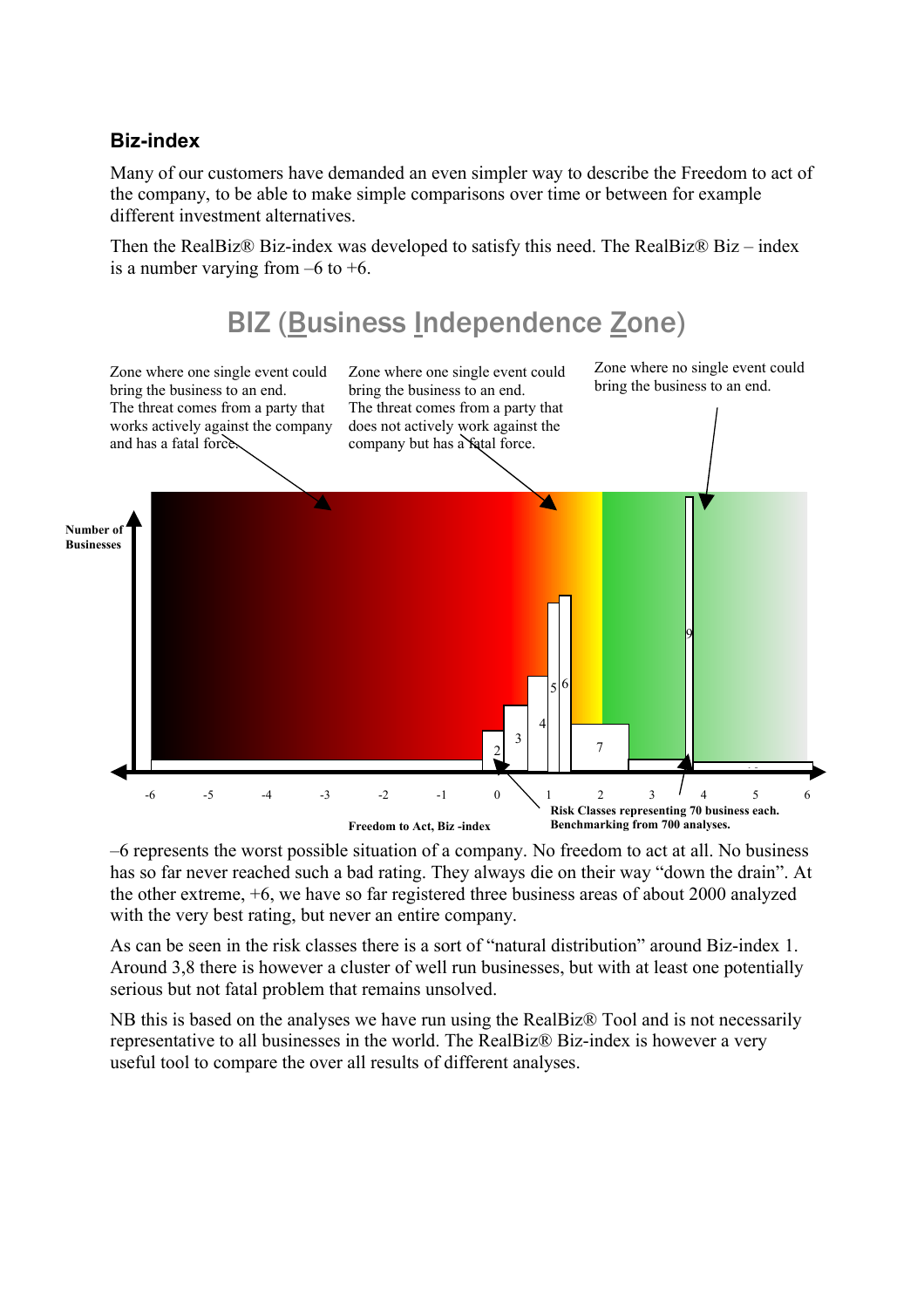## **The Top Management's view**

A major concern for the top management of a company or a group is what business areas should they invest in and what should rather be pruned off. The RealBiz® System contributes with good bases for such decisions. Below is a typical example of a company with several business ideas (or business areas).



This is a graph with the Biz-index on the horizontal axis and anticipated market growth on the vertical. The dotted line is tentative and suggests the limit for what should be accepted in the short run. Of course this limit is very subjective.

A small business area enjoys a safe harbor in a large company since the company can afford to assist with its resources if and when needed. As it grows it will demand bigger and bigger resources and the more important it becomes to the company the more it has to live on its own merits. To assess if a growth area is worth an investment one can make a "what if" analysis of it and enter other fundamentals that influence its agility.

### **Money To Green**

The costs to bring a business area to position where the Biz-index exceeds two is called "Money to Green". In some cases a business area with an unfavorable position can be moved into the desired green area by simple actions. Then the "Money to Green" is low in relation to its resources.

In other cases even a small change from a bad position would cost a lot of effort and money. Such areas should enjoy limited support from the company.

"Money to Green" is an interesting way to prioritize different actions to be taken by the company in its different business areas. The importance of the business area, the change in Freedom to Act, and the cash needed for the actions are factors that decide their relative priority.